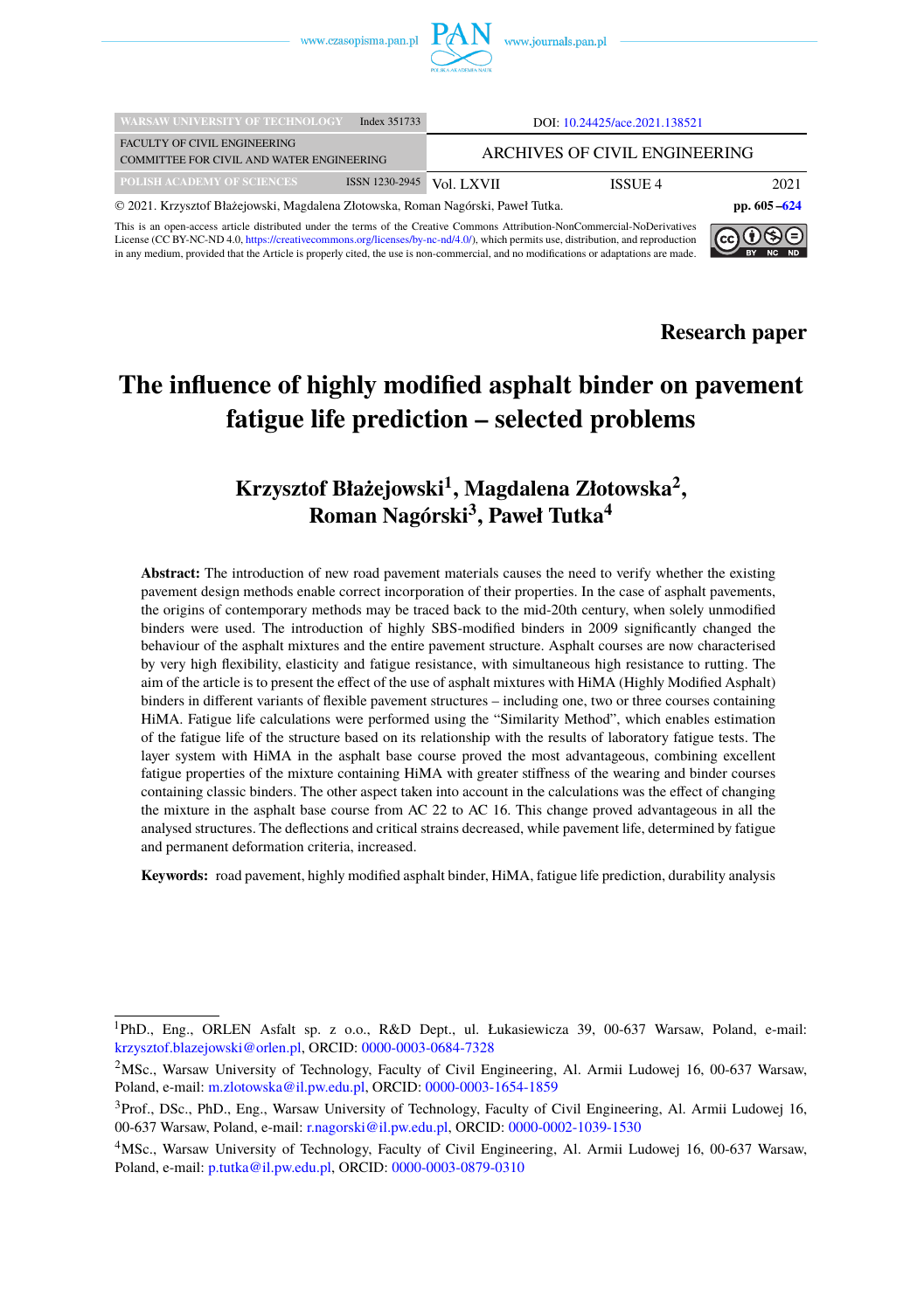# **1. Introduction**

<span id="page-1-0"></span>Polymer-modified bituminous binders have been used in road technology for several decades. The concept encompasses the use of various organic polymers, among which SBS block copolymers (elastomers) have gained considerable popularity. There is an extensive literature on the subject of the influence of polymer modification on the performance of asphalt, including the effect of polymer content on the functional properties of the binder and asphalt mixtures. In recent years (since 2009) SBS-polymer-based solutions, known as Highly Modified Asphalt, have been tested worldwide, often referred to as HiMA, HPMB etc. [\[5,](#page-17-0) [6,](#page-17-1) [10–](#page-17-2)[12,](#page-17-3) [24\]](#page-18-1). The new HiMA binders, with the so-called reversed bitumen-polymer phase – volumetric domination of the polymer network over the bituminous binder – have opened up new possibilities in the construction of highly durable pavement structures. The polymer network that dominates in the microstructure of HiMA binder consists of a block copolymer of polystyrene and polybutadiene (SBS), which makes the binder acquire the properties of an elastomer to a considerable degree – including high elasticity, flexibility and tensile strength. It results in the improvement of many functional characteristics of the asphalt pavement, including resistance to rutting, low-temperature cracking and fatigue. The effect has been confirmed by various asphalt mixture tests – four-point bending of prismatic specimens (4PB-PR) according to EN 12697-24 [\[31\]](#page-18-2), thermal stress restrained specimen test (TSRST) according to EN 12697-46 [\[34\]](#page-18-3), semi-circular bend test (SCB) according to EN 12697-44 [\[33\]](#page-18-4), (see also  $[2, 4]$  $[2, 4]$  $[2, 4]$  – and binder tests including the bending beam rheometer (BBR) test  $[3]$  and linear amplitude sweep  $(LAS)$  fatigue test  $[5, 26]$  $[5, 26]$  $[5, 26]$ . The specific properties that the asphalt mixtures acquire due to the influence of elastomer-dominated binders prove important in mechanical analyses of pavement structures. Elastomers are characterised by significantly greater elasticity, higher strain tolerance and lower thermal sensitivity than bitumen. Therefore, HiMA does not stiffen considerably at low temperatures and does not flow at high temperatures. Consequently, while the asphalt mixtures containing HiMA may be characterised by a lower stiffness modulus, they remain resistant to fatigue cracking despite greater strains. Low values of stiffness modulus at low temperatures also provide mitigation of low-temperature shrinkage cracking.

Bearing in mind that the primary aim of the analysis is to determine the optimal arrangement of layers and materials for pavement structure to increase fatigue life, it is necessary to take into account the specificity of HiMA binders and its impact on the performance of the entire structure. In the most straightforward variant, greater pavement life may be achieved by introducing HiMA in the base asphalt course, without changing the thickness of the asphalt layers or, in some cases, with a reduction in the total thickness of the asphalt layers [\[12\]](#page-17-3). In both cases the thickness of the asphalt courses is related to design with classic neat binders or modified binders with lower polymer content and typical phase proportions [\[14\]](#page-17-7).

Despite the fact that the properties of HiMA asphalt mixtures are known [\[6\]](#page-17-1), inclusion of their influence in pavement life calculations is by no means a trivial matter. The results of laboratory fatigue tests of asphalt mixtures with HiMA binders indicate durability that is many times greater than in the case of unmodified asphalt mixtures  $[1, 11]$  $[1, 11]$  $[1, 11]$ ; however, the standard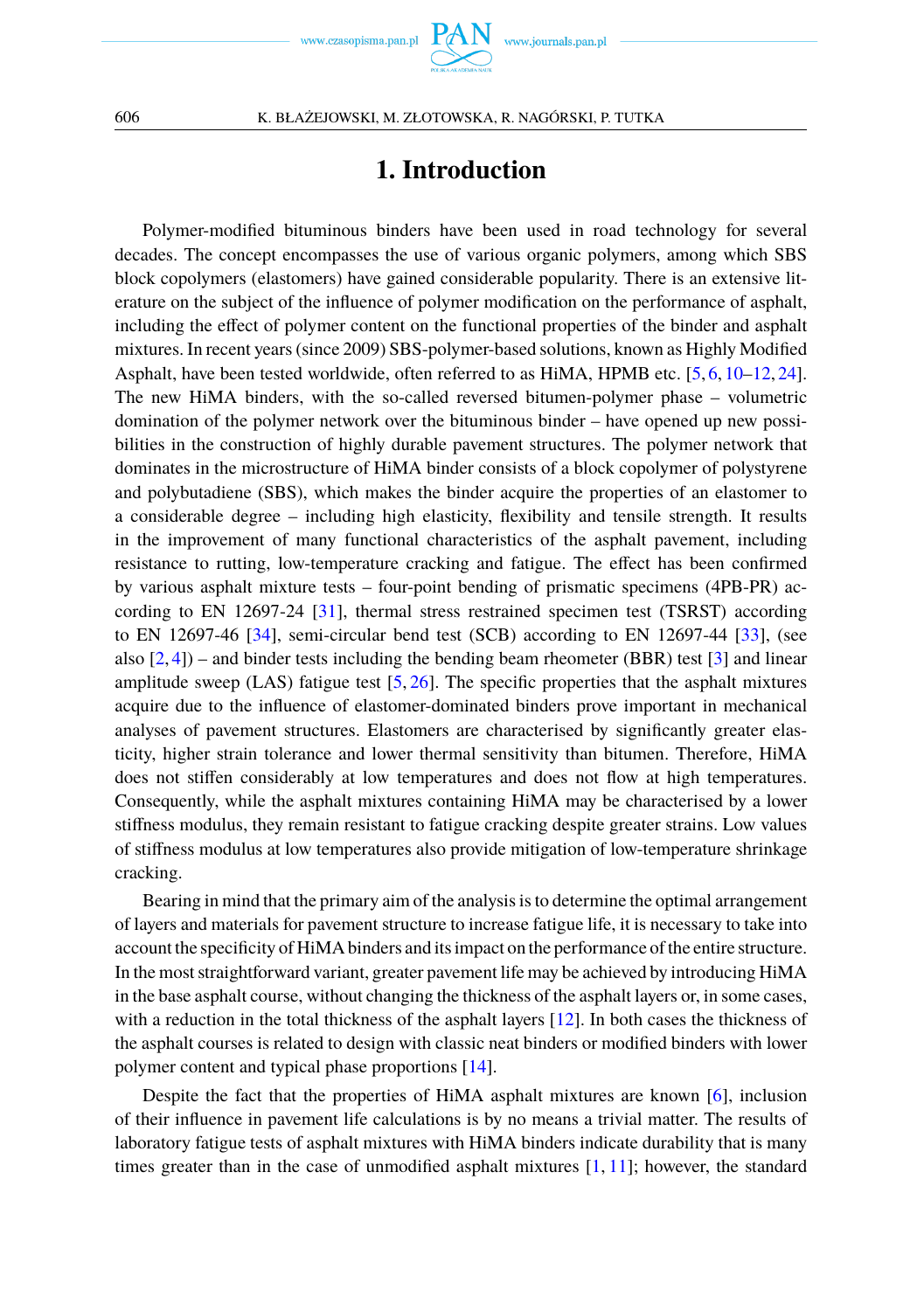formulas used to calculate the fatigue life of the pavement, e.g. the Asphalt Institute equations, do not enable direct evaluation of the benefits of using binders with lower stiffness and greater fatigue resistance. In consequence, with a HiMA layer (or layers) of 20–30% lower stiffness introduced in the analysed system, greater critical strains of the structure are obtained, resulting in a decrease in the calculated fatigue life of the pavement. The fact that material laboratory tests of HiMA asphalt mixtures indicate increased life – greater by an order of magnitude – than that of mixtures with unmodified binder, raises questions about the validity of the classic analytical approach. The literature still lacks sufficiently accurate, reliable and relatively simple tools to quantify the fatigue life and, more broadly, the durability  $[21]$  of pavements containing asphalt mixtures with HiMA bitumen. Thus far, the greatest problems have been posed by evaluation of fatigue life of the entire layered system of the pavement after replacement of standard bitumen with HiMA binder in the asphalt base course, which is essentially the crucial layer in terms of bottom-up fatigue cracking.

In the work [\[28\]](#page-18-6), the Similarity Method (SiM) was proposed, which uses the results of laboratory fatigue tests of mixtures containing HiMA (fatigue life equations) and subjects them to a realistic reduction based on the AASHTO 2004 formulas. The SiM method may be used for prediction of fatigue life of typical pavement layer systems with modified binders in the asphalt courses. In summary, the method is based on a hypothesis that the laboratory fatigue equation coefficients of an asphalt mixture with HiMA are related to fatigue equation coefficients of a set of layers of the structure with this mixture in the asphalt base course analogously to the manner in which the laboratory-determined fatigue equation coefficients of a mixture with unmodified binder are related to the fatigue equation coefficients of pavement structure with the unmodified mixture in the asphalt base course, e.g. according to the AASHTO 2004 formula. The key aspects of the method also include the fact that the fatigue equations are plotted as straight lines on a log-log chart – they express the relationship between the logarithm of fatigue life and the logarithm of critical strain at the bottom of asphalt layers.

## **2. Objectives**

<span id="page-2-0"></span>The aim of the work is to attempt qualitative and quantitative evaluation of the influence of highly modified bitumen HiMA on pavement life predictions calculated using the SiM method. The following variants were chosen for analysis:

- use of HiMA binders in three combinations of asphalt courses (only in the asphalt base, in the asphalt base and the binder course, and in all three asphalt courses),
- use of two types of asphalt concrete in the asphalt base (AC 16 and AC 22).

All the variants were compared with a traditional (reference) system of asphalt layers. According to the information presented in Section [1,](#page-1-0) it was expected that fatigue life of the analysed layer system, determined according to the classic approach (e.g. the AI method), should decrease with an increase in the number of layers containing HiMA binder (layers with lower stiffness).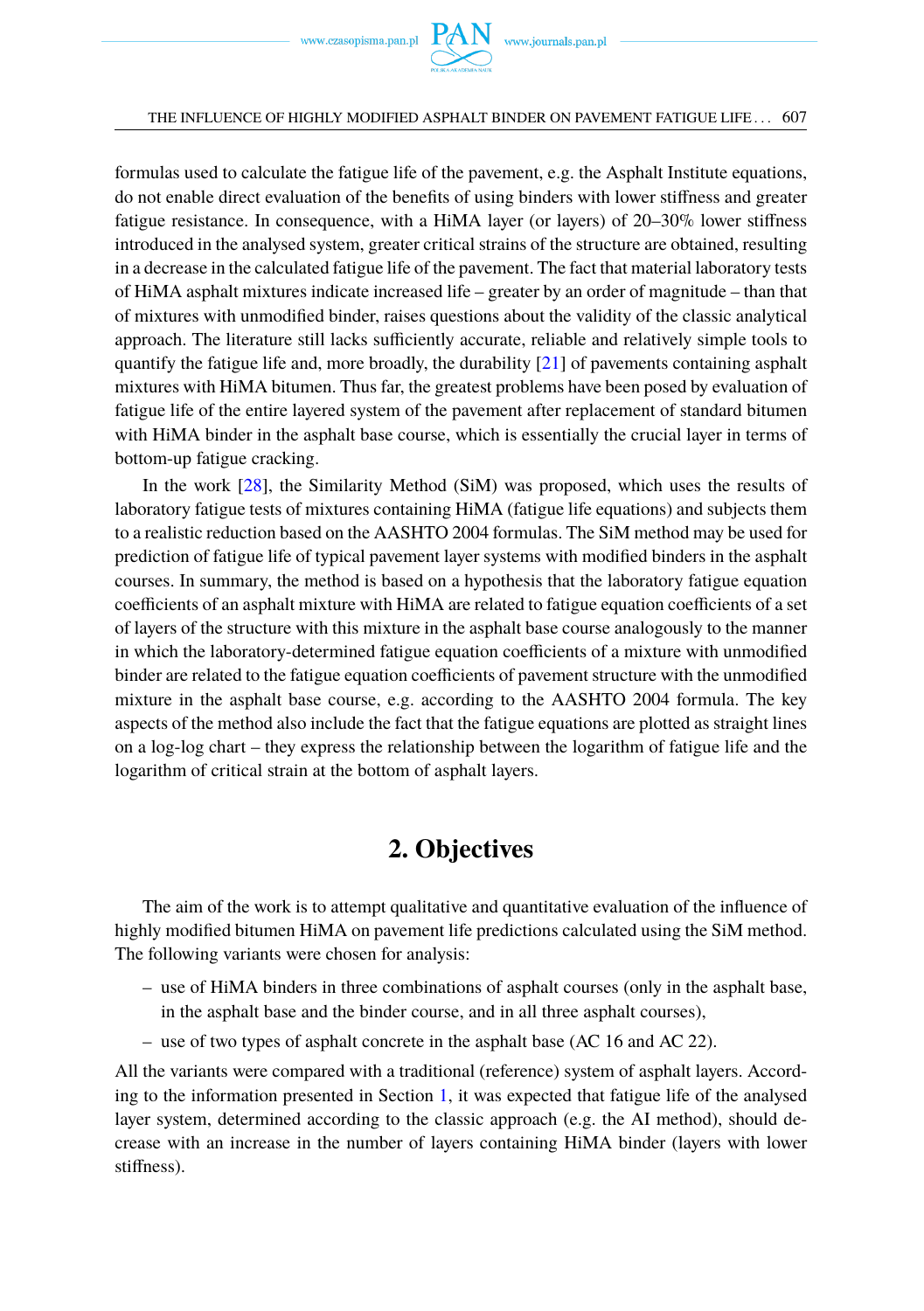

## **3. Numerical model**

### **3.1. Assumptions**

<span id="page-3-0"></span>Pavement structure intended for a total service life of up to 22 million 100 kN equivalent standard axle loads according to the guidelines of the General Directorate for National Roads and Motorways 2014 was assumed as the reference structure with asphalt courses containing only standard binders. This layer system was gradually changed through introduction of HiMA binders in the asphalt mixtures, to obtain the variants described in Section [2.](#page-2-0) The arrangement and thickness of the layers was constant throughout the analysis.

The calculation model adopted in the analysis assumed that the "structural fatigue life" was dependent on the area of the bottom-up fatigue crack mesh on the road surface, with failure occurring at the assumed cracking index of 5% of the lane/roadway area. The method was presented in Złotowska at al. [\[28\]](#page-18-6).

The following aspects were not investigated in the analysis: top-down cracking of asphalt layers [\[20,](#page-17-11) [22\]](#page-17-12), resistance to permanent deformation of asphalt layers (functional/viscoelastic rutting) [\[23\]](#page-17-13), life of geo-grid reinforced asphalt pavements [\[18\]](#page-17-14) and the issues of ageing of asphalt layers [\[7,](#page-17-15) [13\]](#page-17-16).

Based on the data obtained from laboratory tests of three mixtures with unmodified road asphalt and three analogous mixtures with highly modified asphalt HiMA, eight analysed layer systems (pavement structures) were created. Their maximum deflections and critical strains were calculated with VEROAD software [\[8\]](#page-17-17), using the Huet–Sayegh material model [\[19\]](#page-17-18) for the asphalt layers at the equivalent temperature of  $10\degree C$  and the assumed typical speed of heavy vehicle traffic in non-built-up areas (loading frequency of 10 Hz). The pavements were loaded with a vertical force  $P = 50$  kN representing a standard equivalent wheel load, distributed evenly with an intensity of 850 kPa on a circular surface (of radius 13.68), moving at a constant speed of 60 km/h, typical of a heavy vehicle. Their fatigue life values were determined using the SiM method, in the manner described in Section [4.](#page-8-0)

### **3.2. Pavement structures**

A typical flexible pavement structure with arrangement and thickness of the layers shown in Fig. [1](#page-4-0) (standard for the traffic load assumed in Section [3.1\)](#page-3-0) was considered in the analysis.

The following pavement structures were assumed in the first part of the analysis (Table [1\)](#page-5-0):

- Reference structure (RS) flexible pavement structure; wearing course of SMA 8 *surf* mixture with modified bitumen PMB 45/80-55 including SBS polymer content of 3-4% m/m; binder course of z AC 16 *bin* and asphalt base of AC 22 *base*, both containing unmodified road bitumen 35/50.
- Structure H1 structure with one layer containing HiMA binder; wearing course of SMA 8 *surf* mixture with classic modified bitumen PMB 45/80-55 including SBS polymer content of 3–4% m/m; binder course of z AC 16 *bin* with unmodified road bitumen 35/50, but with the asphalt base course of AC 22 *base* containing highly modified bitumen PMB 45/80-80 HiMA.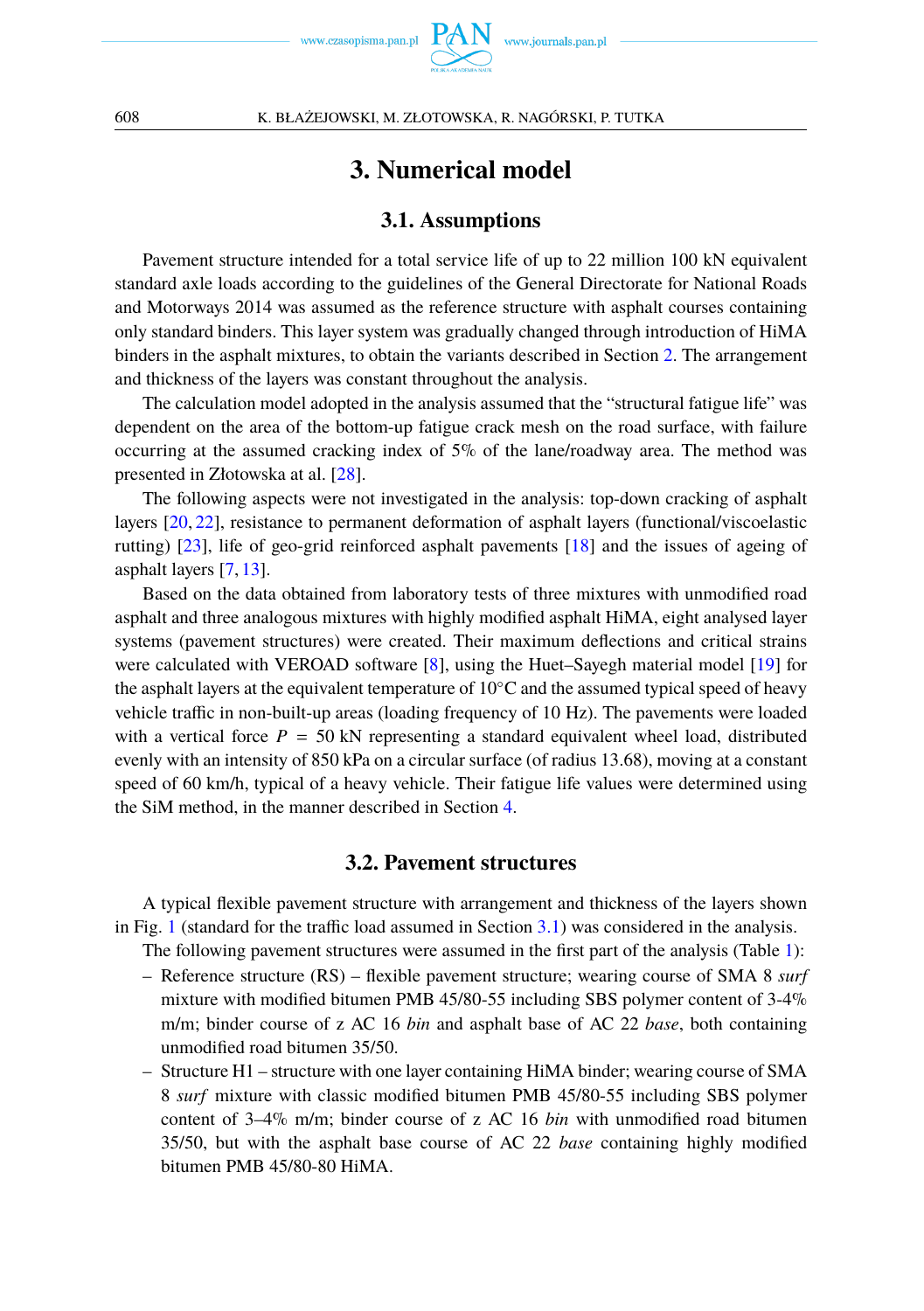<span id="page-4-0"></span>



Fig. 1. Pavement structure for analysis

- Structure H2 structure with two layers containing HiMA binder; wearing course of SMA 8 surf mixture with classic modified bitumen PMB 45/80-55 including SBS polymer content of 3–4% m/m; both the AC 16 *bin* binder course and the AC 22 *base* base course containing highly modified bitumen PMB 45/80-80 HiMA.
- Structure H3 structure with three layers containing HiMA binders (so-called "full HiMA"); wearing course of SMA 8 *surf* containing PMB 65/105-80 HiMA; the binder course of AC 16 *bin* and the base course of AC 22 *base* both containing PMB 45/80- 80 HiMA.

Layer systems considered in the first part of the analysis are shown in Table [1](#page-5-0) with designations of the used types of asphalt mixtures and bituminous binders.

In the second part of the analysis, which focused on the effect of change in the grading of the asphalt base mix from AC 22 to AC 16, pavement structures shown in Table [2](#page-5-0) were adopted. In contrast to the structures RS, H1, H2 and H3, the structures used in the second part (RSa, H1a, H2a and H3a) included asphalt base course of AC 16 *bin* mixture instead of AC 22 *base* mixture. The types of bituminous binders used in the asphalt base course remained the same as in corresponding structures from the first part of the analysis (as in the original AC 22 *base* mixture).

All the asphalt mixtures – SMA 8 surf, AC 16 *bin* and AC 22 *base* – were designed in accordance with the requirements for national roads provided in the Polish technical guidelines [\[41\]](#page-18-7) issued by the General Directorate for National Roads and Motorways. Every mixture type (AC 22, AC 16 and SMA 8) was characterised by the same grading across all variants, regardless of the type of binder used (neat, modified, highly modified). Mixture designations were used in accordance with the EN 13108:2016 standards [\[35,](#page-18-8)[36\]](#page-18-9): wearing course – *surf*, binder course – *bin*, asphalt base course – *base*.

The characteristics of the highly modified PMB 45/80-80 HiMA and PMB 65/105-80 HiMA binders were in accordance with the Polish national appendix to EN 14023 [\[38\]](#page-18-10) from 2014 [\[39\]](#page-18-11). The basic parameters of the binders are given in Table [3.](#page-6-0)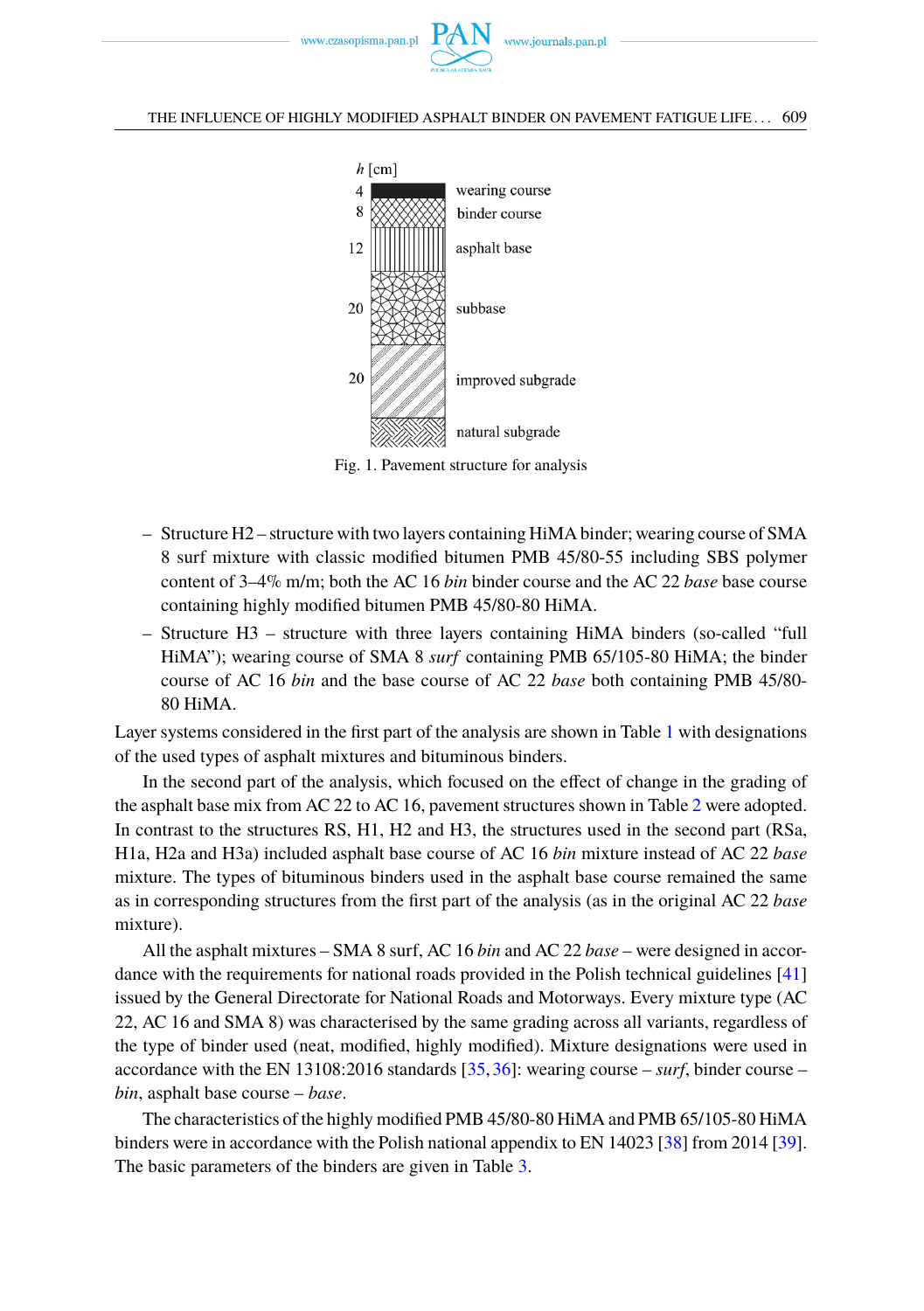

<span id="page-5-0"></span>

| Layer                | <b>Thickness</b> | Structure code               |                                  |                                  |                                              |
|----------------------|------------------|------------------------------|----------------------------------|----------------------------------|----------------------------------------------|
|                      | $h$ [cm]         | <b>RS</b>                    | H1                               | H <sub>2</sub>                   | H <sub>3</sub>                               |
| Wearing              | $\overline{4}$   | SMA <sub>8</sub><br>45/80-55 | SMA <sub>8</sub><br>45/80-55     | SMA <sub>8</sub><br>45/80-55     | SMA <sub>8</sub><br>65/105-80<br><b>HiMA</b> |
| <b>Binder</b>        | 8                | AC <sub>16</sub><br>35/50    | AC <sub>16</sub><br>35/50        | AC 16<br>45/80-80<br><b>HiMA</b> | AC 16<br>45/80-80<br><b>HiMA</b>             |
| Base                 | 12               | AC 22<br>35/50               | AC 22<br>45/80-80<br><b>HiMA</b> | AC 22<br>45/80-80<br><b>HiMA</b> | AC 22<br>45/80-80<br><b>HiMA</b>             |
| Subbase              | 20               |                              |                                  | $E = 400$ MPa                    |                                              |
| Improved<br>subgrade | 20               | $E = 300$ MPa                |                                  |                                  |                                              |
| Natural<br>subgrade  |                  | $E = 100$ MPa                |                                  |                                  |                                              |

|  |  | Table 1. Arrangement of layers and materials in the analysed pavement structures |
|--|--|----------------------------------------------------------------------------------|
|  |  |                                                                                  |

Table 2. Arrangement of layers and materials in the structures considered in the second part of the analysis, after the change of the asphalt base course mix from AC 22 to AC 16

| Layer                | <b>Thickness</b> | Structure code               |                                  |                                  |                                             |  |
|----------------------|------------------|------------------------------|----------------------------------|----------------------------------|---------------------------------------------|--|
|                      | $h$ [cm]         | <b>RSa</b>                   | H <sub>1</sub> a                 | H2a                              | H3a                                         |  |
| Wearing              | 4                | SMA <sub>8</sub><br>45/80-55 | SMA <sub>8</sub><br>45/80-55     | SMA <sub>8</sub><br>45/80-55     | SMA 8<br>65/105-80<br><b>HiMA</b>           |  |
| Binder               | 8                | AC <sub>16</sub><br>35/50    | AC <sub>16</sub><br>35/50        | AC 16<br>45/80-80<br><b>HiMA</b> | AC <sub>16</sub><br>45/80-80<br><b>HiMA</b> |  |
| <b>Base</b>          | 12               | AC 16<br>35/50               | AC 16<br>45/80-80<br><b>HiMA</b> | AC 16<br>45/80-80<br><b>HiMA</b> | AC 16<br>45/80-80<br><b>HiMA</b>            |  |
| Subbase              | 20               |                              |                                  | $E = 400$ MPa                    |                                             |  |
| Improved<br>subgrade | 20               | $E = 300$ MPa                |                                  |                                  |                                             |  |
| Natural<br>subgrade  |                  | $E = 100$ MPa                |                                  |                                  |                                             |  |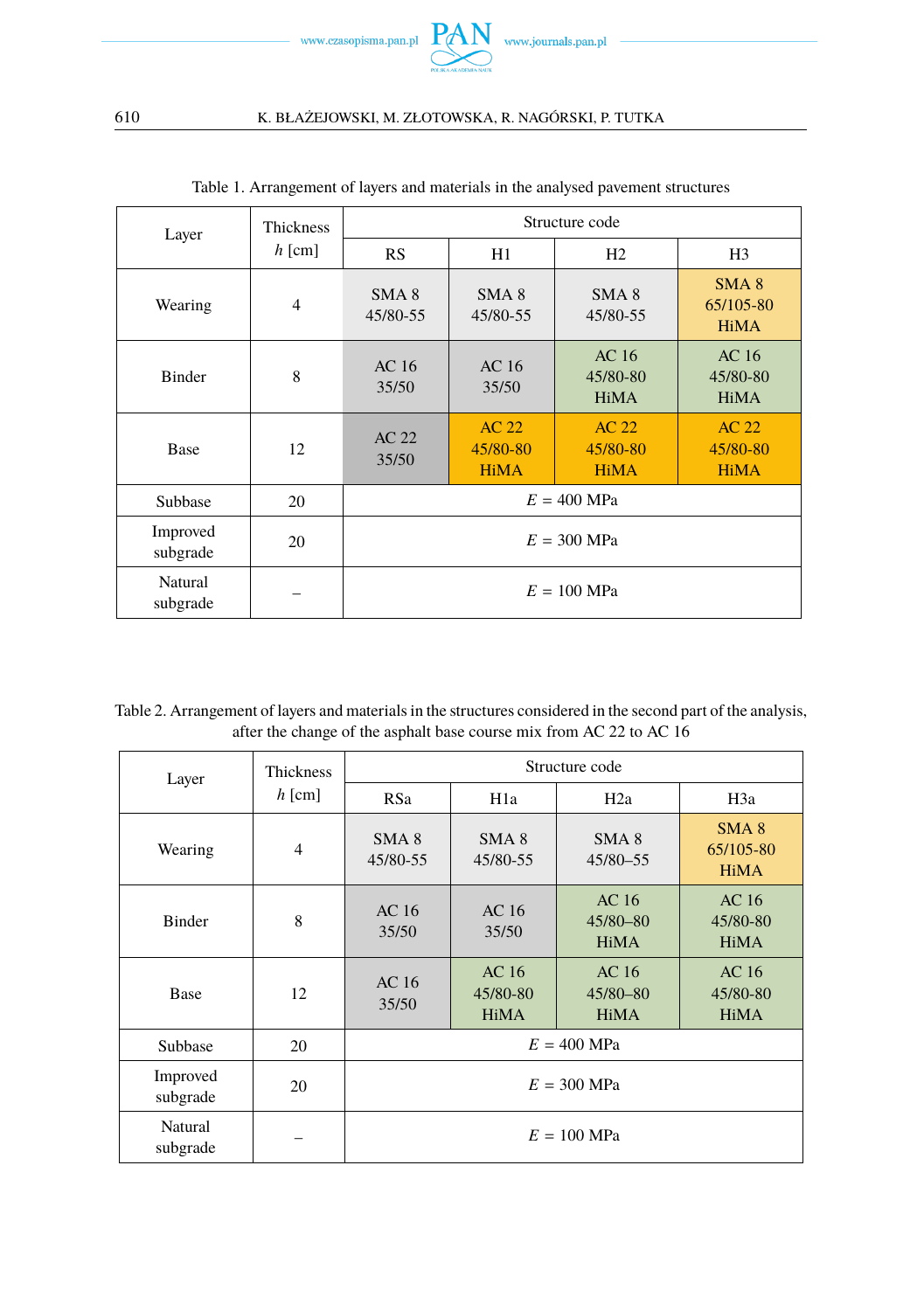

#### THE INFLUENCE OF HIGHLY MODIFIED ASPHALT BINDER ON PAVEMENT FATIGUE LIFE . . . 611

<span id="page-6-0"></span>

| <b>Binder</b>                                 | Specification                                  | Penetration $@25°C$<br>EN $1426$ [0.1 mm] | Softening<br>Point R&B<br><b>EN 1427</b><br>$\lceil$ °C] | Elastic<br>Recovery<br>EN 13398<br>$[36]$ $[\%]$ | PG<br><b>AASHTO</b><br>$M320$ [-] |
|-----------------------------------------------|------------------------------------------------|-------------------------------------------|----------------------------------------------------------|--------------------------------------------------|-----------------------------------|
| Paving grade<br>35/50<br>(unmodified)         | EN 12591 [30]                                  | 43                                        | 53,5                                                     |                                                  | $70 - 22$                         |
| PMB 45/80-80<br>HiMA<br>(highly modified)     | EN 14023 [39]<br>Polish National<br>Spec. 2014 | 69                                        | 92                                                       | 95                                               | $88 - 28$                         |
| PMB 45/80-55<br>(conventionally)<br>modified) | EN 14023 [39]<br>Polish National<br>Spec. 2014 | 65                                        | 59                                                       | 85                                               | $70 - 28$                         |
| PMB 65/105-80<br>HiMA<br>(highly modified)    | EN 14023 [39]<br>Polish National<br>Spec. 2014 | 88                                        | 90                                                       | 95                                               | $76 - 28$                         |

Table 3. Basic properties of the binders used in the asphalt mixtures

## **3.3. Mechanical model of the pavement structure and the used materials. Material parameters**

For modelling of the analysed pavements, a linear layered half-space model was used (as a general initial mechanical model), consisting of horizontally unlimited homogeneous and isotropic layers of constant thickness representing structural layers and improved subgrade, and a homogeneous and isotropic half-space representing natural subgrade [\[15\]](#page-17-19). Full continuity of displacements on layer interfaces was assumed (for comparative analytical purposes), meaning full bonding of pavement layers.

The viscoelastic Huet–Sayegh model (hereinafter abbreviated to H-S) [\[15,](#page-17-19) [19\]](#page-17-18) was used to describe the material properties of the asphalt pavement layers. For the remaining (nonasphaltic) layers, Hooke's elastic model (hereinafter abbreviated to H) [\[15\]](#page-17-19) was used.

The constitutive equations of these materials in the "stress-strain" relation were presented in the work Złotowska et al. [\[28\]](#page-18-6), using the same designations of quantities as in this article.

The values of material parameters of the H-S model of asphalt layers were assumed for an equivalent temperature of  $T = 10\degree C$  (for the entire year) and for frequency  $f = 10$  Hz (corresponding to the typical speed of heavy vehicle traffic, estimated as 60–75 km/h under free-flow traffic conditions). These values, determined from the master curves based on measurements of complex stiffness moduli *E* ∗ (for a specific set of frequencies *f* ) during the four-point bending of samples (according to the standard EN 12697-26:2018 [\[32\]](#page-18-13)), were taken from the work of Błażejowski et al. [\[1\]](#page-17-8).

In relation to the asphalt layers, the dynamic stiffness moduli  $|E^*|$  (determined experimentally along with the material parameters of the H-S models) used for prediction of the fatigue life of the pavement were also given.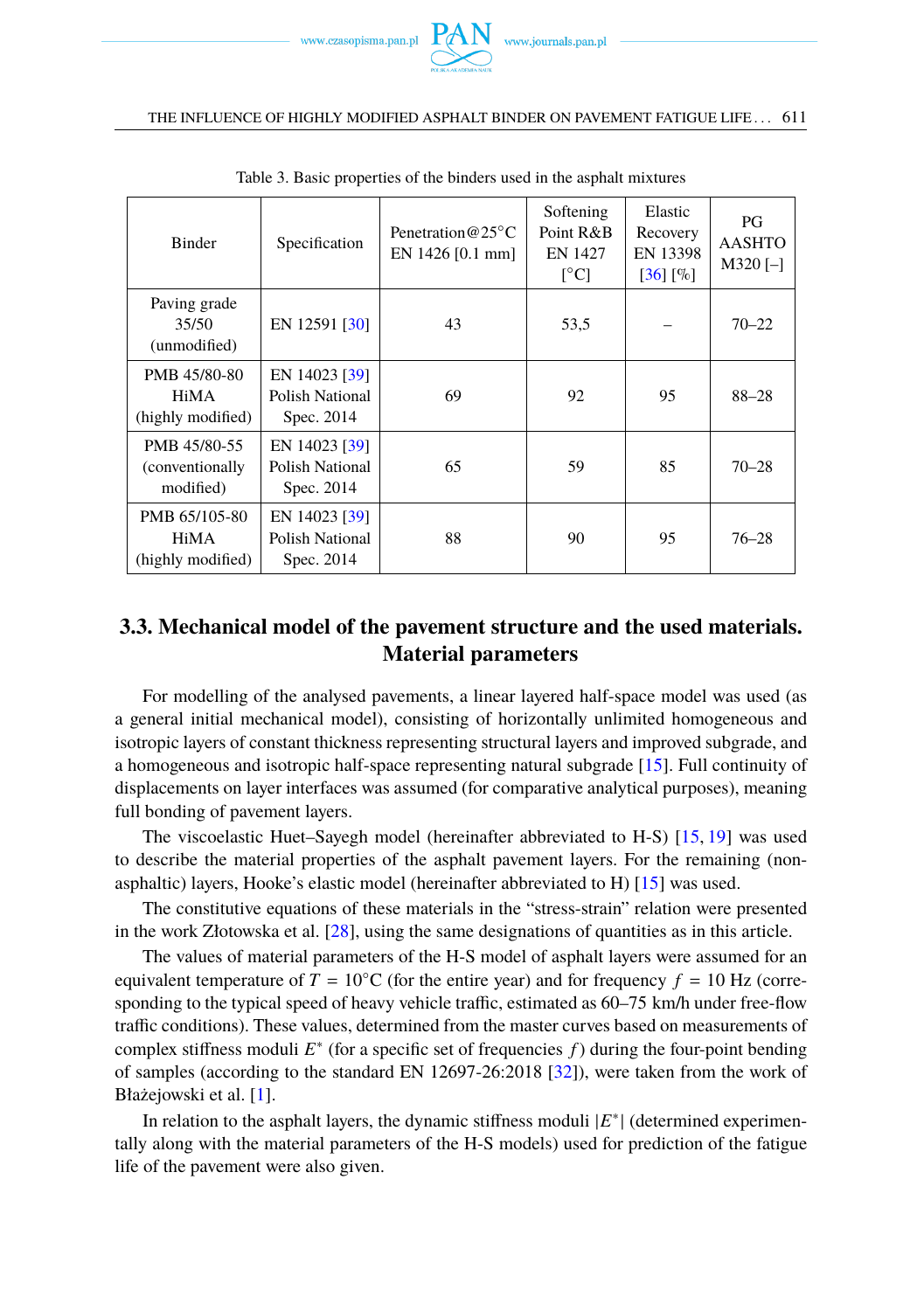

The values of Young's modulus of elasticity *E* (for the H models) of materials in nonasphaltic layers and the values of Poisson's coefficients  $\nu$  of all materials were adopted in accordance with the Ordinance of the Minister of Transport and Maritime Economy (in Poland) [\[29\]](#page-18-14).

The values of material parameters of pavement layers adopted in the H-S and H models are listed in Tables [4–6.](#page-7-0) Table [5](#page-7-0) shows – beside the values of modulus  $|E^*|$  and Poisson's coefficient  $v$  – the values of  $V_a$  and  $V_v$  parameters of the mixtures used in the considered structures, obtained on the basis of measurements published by Błażejowski et al. [\[1\]](#page-17-8), and used in prediction of fatigue life values.

| Asphalt<br>mixture | Binder             | $\eta_a$<br>$[MPa \cdot s]$ | $\eta_b$<br>$[MPa \cdot s]$ | $E_a$<br>[MPa] | $E_p$<br>[MPa] | $k_a$<br>$\mathsf{L}$ | $h_b$<br>$[\mathord{\text{--}}]$ |
|--------------------|--------------------|-----------------------------|-----------------------------|----------------|----------------|-----------------------|----------------------------------|
| SMA <sub>8</sub>   | PMB 45/80-55       | 1053                        | 2790                        | 28500          | 200            | 0.22                  | 0.66                             |
| SMA <sub>8</sub>   | PMB 65/105-80 HiMA | 259                         | 700                         | 29000          | 165            | 0.23                  | 0.61                             |
| AC 16              | 35/50              | 19482                       | 66240                       | 27600          | 210            | 0.26                  | 0.73                             |
| AC 16              | PMB 45/80-80 HiMA  | 3019                        | 9662                        | 27500          | 230            | 0.26                  | 0.58                             |
| AC <sub>22</sub>   | 35/50              | 36717                       | 110152                      | 18800          | 450            | 0.26                  | 0.80                             |
| AC <sub>22</sub>   | PMB 45/80-80 HiMA  | 4463                        | 16065                       | 18900          | 500            | 0.27                  | 0.73                             |

<span id="page-7-0"></span>Table 4. Material parameters of asphalt mixtures for the Huet–Sayegh model of asphalt layers at a temperature of  $T = 10^{\circ}$ C

Table 5. Material parameters of asphalt mixtures (cont.)

| Asphalt<br>mixture | <b>Binder</b>      | Dynamic<br>modulus $ E^* $<br>[MPa] | Poisson's<br>ratio $\nu$ [-] | $V_a$<br>$\lceil\% \text{ vol}\rceil$ | $V_{\nu}$<br>$\lceil\% \text{ vol}\rceil$ |
|--------------------|--------------------|-------------------------------------|------------------------------|---------------------------------------|-------------------------------------------|
| SMA <sub>8</sub>   | PMB 45/80-55       | 8087                                | 0.3                          | 16.36                                 | 2.2                                       |
| SMA <sub>8</sub>   | PMB 65/105-80 HiMA | 6972                                | 0.3                          | 16.38                                 | 2.6                                       |
| AC 16              | 35/50              | 14818                               | 0.3                          | 10.49                                 | 5.4                                       |
| AC 16              | PMB 45/80-80 HiMA  | 11607                               | 0.3                          | 10.65                                 | 5.5                                       |
| AC 22              | 35/50              | 11563                               | 0.3                          | 9.86                                  | 5.2                                       |
| AC 22              | PMB 45/80-80 HiMA  | 8668                                | 0.3                          | 9.93                                  | 5.8                                       |

Table 6. Material parameters of lower pavement layers for the H models

| Layer             | Material                    | Young's modulus of<br>elasticity $E$ [MPa] | Poisson's ratio<br>$\nu$ [-] |
|-------------------|-----------------------------|--------------------------------------------|------------------------------|
| Subbase           | compacted crushed aggregate | 400                                        | 0.30                         |
| Improved subgrade | soil stabilized with cement | 300                                        | 0.30                         |
| Natural subgrade  | natural soil                | 100                                        | 0.35                         |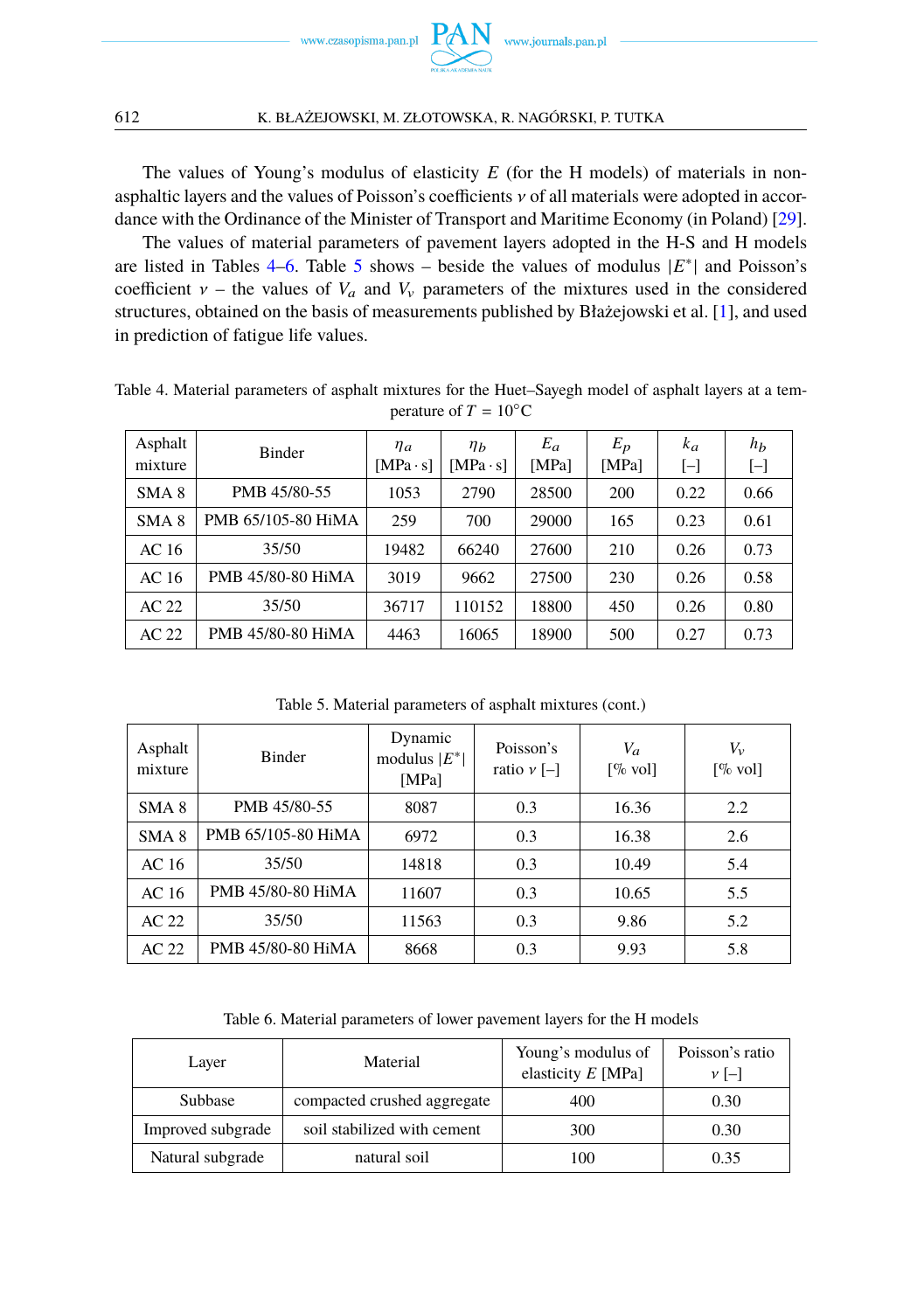

## **4. Calculated life of pavement structures**

### **4.1. Pavement life based on aashto 2004**

<span id="page-8-0"></span>The AASHTO 2004 fatigue cracking criterion selected in this paper is one of the newer criteria used to determine the fatigue life of flexible pavement structures in the world and one of the main criteria adopted for the development of a new pavement structures catalog in Poland [\[9,](#page-17-20) [40\]](#page-18-15). Pavement life, determined by the AASHTO 2004 method – with fatigue cracks limited to an assumed percentage of the total lane area in the case of "bottom-up" cracks – and hereinafter referred to as "structural fatigue life"  $N_{f(\text{struct})}$ , is expressed by the formulas given in Złotowska et al. [\[28\]](#page-18-6) and used in this work as well (using the same quantity designations). The key equation has the form

<span id="page-8-1"></span>(4.1) 
$$
N_{f(\text{struct})} = C(\varepsilon_h)^{-\alpha}, \qquad \alpha = 3.9492
$$

where:  $N_{f(textstruct)}$  – structural fatigue life [equivalent axle loads],  $\varepsilon_h$  – maximum tensile strain (horizontal) at the bottom of the asphalt layers in which the cracks are initiated, *C* – coefficient dependent on the arrangement of the layers and materials used.

The value of the *FC* cracking index for bottom-up cracks was assumed to be 5%, in order to obtain a reasonably "safe" prediction of pavement life.

Eq. [\(4.1\)](#page-8-1) is basically calibrated for pavements with asphalt mixtures containing unmodified road bitumens, which differ significantly from the highly elastomer-modified binders (HiMA). The latter are characterised by greater resistance to fatigue failure. The use of such formulas in this work is justified by the assumption that a certain comparative evaluation of the resistance of HiMA-based mixtures vs the reference RS/RSa structure is possible.

### <span id="page-8-2"></span>**4.2. Laboratory fatigue life**

Laboratory fatigue equations were also determined for the tested asphalt mixtures. Such an equation has the form:

$$
(4.2) \t\t \log N_f = A_1 \log(\varepsilon_t) + A_0
$$

where:  $\varepsilon_t$  – amplitude of cyclic tensile strain of the specimen, applied with a frequency of  $f = 10$  Hz in the four-point bending test (4PB-PR) at temperature  $T = 10<sup>°</sup>C, according to the$ standard (EN 12697-26), for which  $N_f$  represents the conventional fatigue life of the mixture, i.e. the number of strain cycles at which the initial value of the dynamic stiffness modulus |*E* ∗ | of the mixture is reduced by 50%.

The laboratory-determined fatigue life of the mixture used in the bottom asphalt course is referred to as the "laboratory fatigue life" of the pavement  $(N_{f (lab)})$ .

The values of the coefficients  $A_0$  and  $A_1$  for the mixtures considered in the work were determined on the basis of laboratory test results of these mixtures presented in Błażejowski et al. [\[1\]](#page-17-8). They are presented in Table [7.](#page-9-0)

Values of fatigue life  $N_{f(lab)}$  determined from laboratory fatigue curves (2) for strains of  $\varepsilon_t = \varepsilon_h$  (strains calculated for real structures) are incomparable directly with the design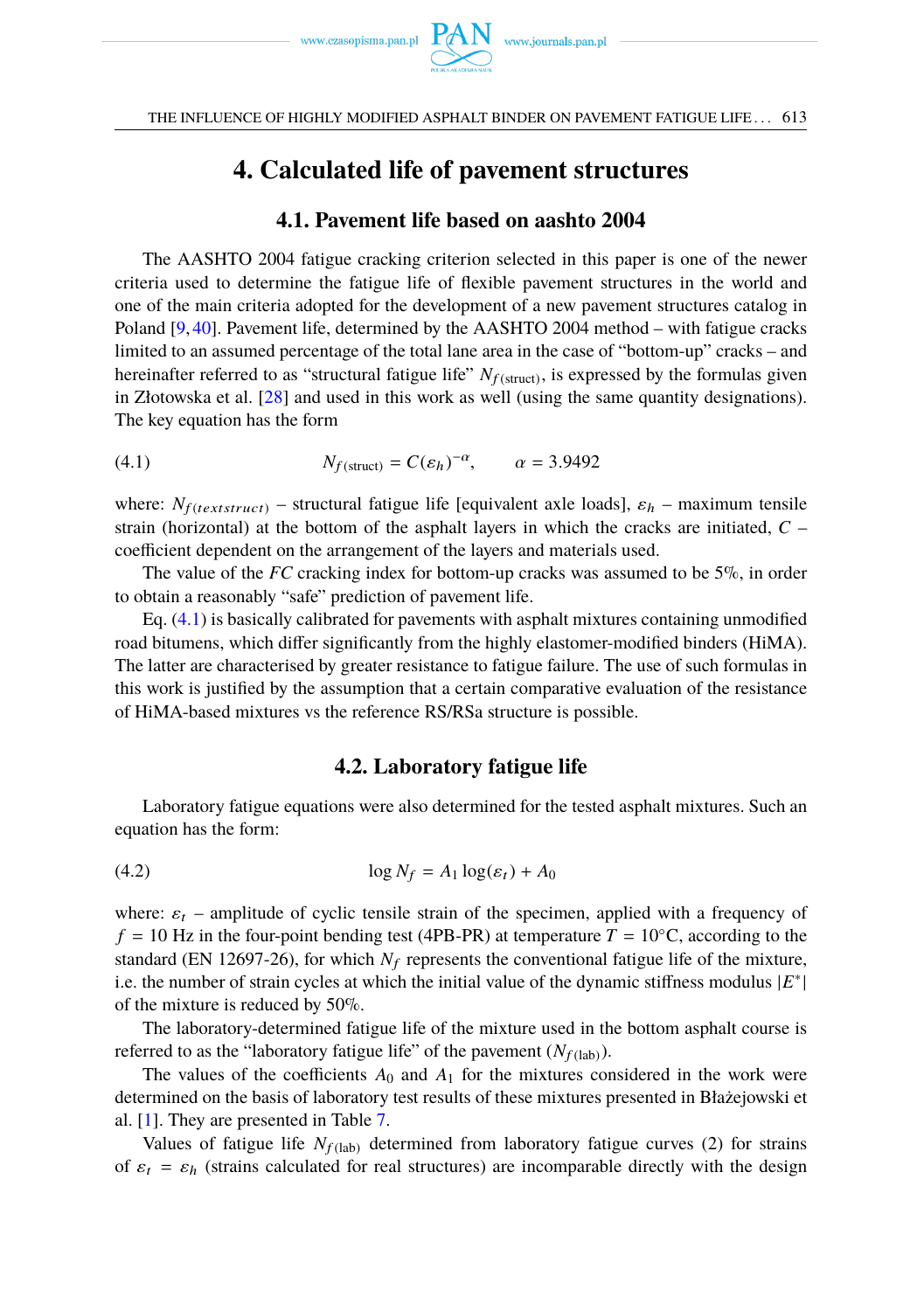

| Asphalt<br>mixture | <b>Binder</b>     | A1<br>[-] | A <sub>0</sub><br>$[-]$ |
|--------------------|-------------------|-----------|-------------------------|
| AC 16              | 35/50             | $-4.7388$ | 15.922                  |
| AC 16              | PMB 45/80-80 HiMA | $-7.0748$ | 22.698                  |
| AC 22              | 35/50             | $-5.2853$ | 17.007                  |
| AC <sub>22</sub>   | PMB 45/80-80 HiMA | $-6.3487$ | 20.598                  |

<span id="page-9-0"></span>Table 7. Laboratory fatigue formula coefficients of the tested asphalt mixtures according to Eq. [\(4.2\)](#page-8-2)

life  $N_{f(\text{struct})}$  determined on the basis of AASHTO formulas (Eq. [\(4.1\)](#page-8-1)), which pertain to the behaviour of the entire pavement structure and a different failure criterion (a specific level of cracking on pavement surface), while  $N_{f (lab)}$  reflects a 50% decrease in the stiffness modulus of the mixture used in a particular asphalt layer (at the level of cyclic strain amplitude of this mixture equal to  $\varepsilon_h$ ). However, the fatigue curves based on Eq. [\(4.2\)](#page-8-2) appear to be useful for comparison between different asphalt mixtures that may be used in a given pavement course.

### **4.3. The similarity method for estimation of fatigue life of hima pavements**

In Złotowska et al. [\[28\]](#page-18-6), the authors of this article proposed a method for realistic estimation of the fatigue life of pavements with layers containing highly modified bitumen, based on their hypothesis regarding the relationships between the fatigue life values due to bottom-up cracking obtained for various mixtures. This method, called the Similarity Method (SiM), will be summarised and used in this article.

The key premise of the proposed method is the observation that, according to Wöhler's concept, each formula used for fatigue life calculation has the form:

<span id="page-9-1"></span>(4.3) 
$$
N_f = C \left(\frac{1}{\varepsilon_{cr}}\right)^{\alpha}
$$
, therefore  $\log N_f = \log C - \alpha \log(\varepsilon_{cr}) = A - \alpha \log(\varepsilon_{cr})$ 

where  $\varepsilon_{cr}$  is the critical strain, on which the life  $N_f$  of the structure or layer mainly depends, and *A* and  $\alpha$  are often products of coefficients dependent on specific factors and are subject to experimental calibration.

In the SiM method, the *A* and  $\alpha$  coefficients for the reference structure with typical (un-<br>modified road asphalt) mixtures (*A*<sup>ref</sup>uct and  $\alpha$ <sup>refu</sup>ct) are first determined using one of the known<br>and recognised fati and recognised fatigue life calculation methods (in this work AASHTO 2004), and then scaled proportionally to the changes in *<sup>A</sup>* and α coefficients observed in the fatigue equations of the laboratory-tested asphalt base course mixtures with neat bitumen and with highly modified bitumen. Therefore, if the maximum strain at the bottom of the asphalt base  $\varepsilon_{cr}$  is known, pavement life due to fatigue cracking may be expressed as:

(4.4) 
$$
N_{f(SiM)} = C_{SiM} \left(\frac{1}{\varepsilon_h}\right)^{\alpha_{SiM}}
$$

where: 
$$
C_{\text{SiM}} = 10^{A_{\text{SiM}}}
$$
,  $A_{\text{SiM}} = A_{\text{struct}}^{\text{ref}} \frac{A_{\text{lab}}^{\text{HiMA}}}{A_{\text{lab}}^{\text{ref}}}$ ,  $\alpha_{\text{SiM}} = \alpha_{\text{struct}}^{\text{ref}} \frac{\alpha_{\text{lab}}^{\text{HiMA}}}{\alpha_{\text{lab}}^{\text{ref}}}$ .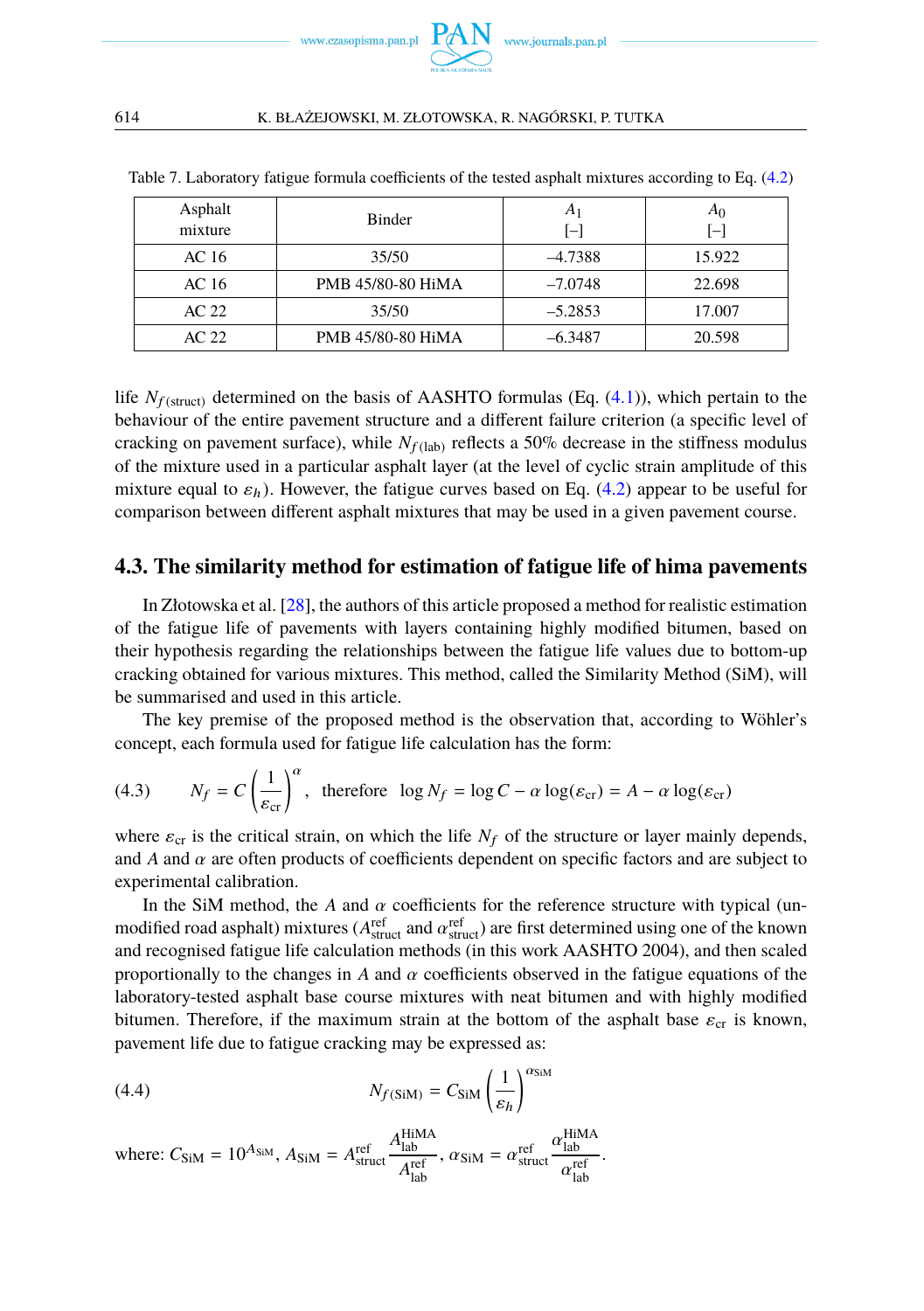

### <span id="page-10-0"></span>**4.4. Pavement design life due to permanent deformation**

Pavement design life due to permanent deformation (caused by cyclic loading) calculated using the subgrade strain model may be expressed using the following formula [\[15\]](#page-17-19)

$$
(4.5) \t\t N_d = \left(\frac{k}{\varepsilon_v}\right)^{1/m}
$$

where:  $N_d$  – pavement life [equivalent axle loads],  $k = 1.05 \times 10^{-6}$ ,  $m = 0.223$ ,  $\varepsilon_v$  – maximum<br>compressive strain (vertical) on top of the subgrade (equation uses the absolute value of  $\varepsilon$ ) compressive strain (vertical) on top of the subgrade (equation uses the absolute value of  $\varepsilon_{\nu}$ ).

As shown by Eq. [\(4.5\)](#page-10-0), the estimations of pavement life based on permanent deformation criterion are calculated using the same formula across all variants, but for different values of  $\varepsilon_v$ . These values of pavement life are very sensitive to changes in the values of strain  $\varepsilon_v$ .

Pavement life determined by permanent deformation  $N_d$  plays a major role in the assessment of the effective life of pavements with highly modified binders, as shown below.

## **5. Results**

### **5.1. Coefficients for the fatigue formulas of the analysed structures**

Table [8](#page-10-1) shows the values of *A* and  $\alpha$  coefficients from the fatigue Eq. [\(4.3\)](#page-9-1) of the analysed structures for the different life calculation methods described in Section [4](#page-8-0) (the reference formula being the AASHTO 2004 equation at cracking index  $FC = 5\%$ ).

| Method              | Coefficient        | Pavement structure variant |            |                                                      |  |
|---------------------|--------------------|----------------------------|------------|------------------------------------------------------|--|
|                     | $[-]$              | Reference structure        | H1, H2, H3 | H <sub>1</sub> a, H <sub>2</sub> a, H <sub>3</sub> a |  |
| AASHTO 2004         | $\alpha$ struct    | 3.9492                     | 3.9492     | 3.9492                                               |  |
| A <sub>struct</sub> |                    | 14.386                     | 14.433     | 14.407                                               |  |
| Laboratory          | $\alpha_{\rm lab}$ | 5.2853                     | 6.3487     | 7.0748                                               |  |
|                     | $A_{lab}$          | 17.007                     | 20.598     | 22.698                                               |  |
| <b>SiM</b>          | $\alpha$ SIM       | 3.9492                     | 4.7438     | 5.8960                                               |  |
|                     | $A_{SIM}$          | 14.386                     | 17.424     | 20.349                                               |  |

<span id="page-10-1"></span>Table 8. The values of *A* and  $\alpha$  coefficients from Eq. [\(4.3\)](#page-9-1) for the three methods of determining the lifespan of the structure

It should be noted that the laboratory curves were determined based on tests conducted over a relatively narrow range of tensile strains (from 150  $\mu \varepsilon$  to 400  $\mu \varepsilon$ ), which may result in considerable inaccuracies for other strain ranges.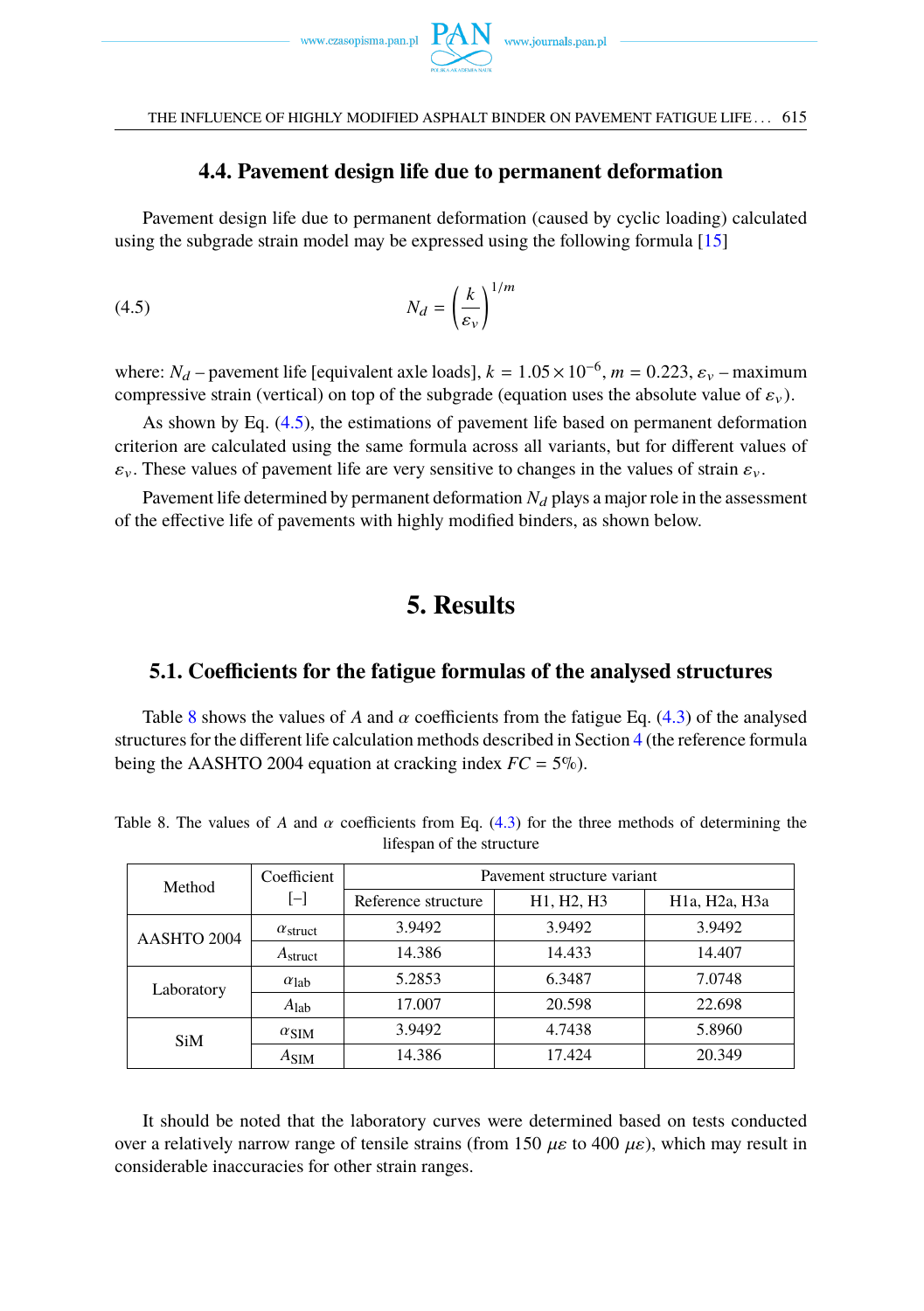

## **5.2. Comparison of structures with highly modified bitumen in different layer arrangements**

#### **5.2.1. Deflections and critical strains**

Figs. [2,](#page-11-0) [3](#page-11-1) present the results of calculations of the following critical values:

- $-$  the maximum deflection  $w$  of the entire structure,
- the maximum horizontal tensile strain  $\varepsilon_h$  at the bottom of the asphalt base course,
- <span id="page-11-0"></span>– the maximum vertical strain  $\varepsilon_v$  on top of the subgrade.



<span id="page-11-1"></span>Fig. 2. Comparison of the maximum deflection  $w$  of the pavement and the maximum vertical strain on top of the subgrade  $\varepsilon_v$  depending on the number of layers containing HiMA binder



Fig. 3. Comparison of the maximum horizontal tensile strain  $\varepsilon_h$  at the bottom of the asphalt base course depending on the number of layers containing HiMA binder

Table [9](#page-12-0) shows the ratios between the above values obtained for structures with HiMA and the corresponding values for the reference structure.

It is noteworthy that an increase in all critical values is observed every time another layer of HiMA-based asphalt mixture is introduced, and the greater the number of layers containing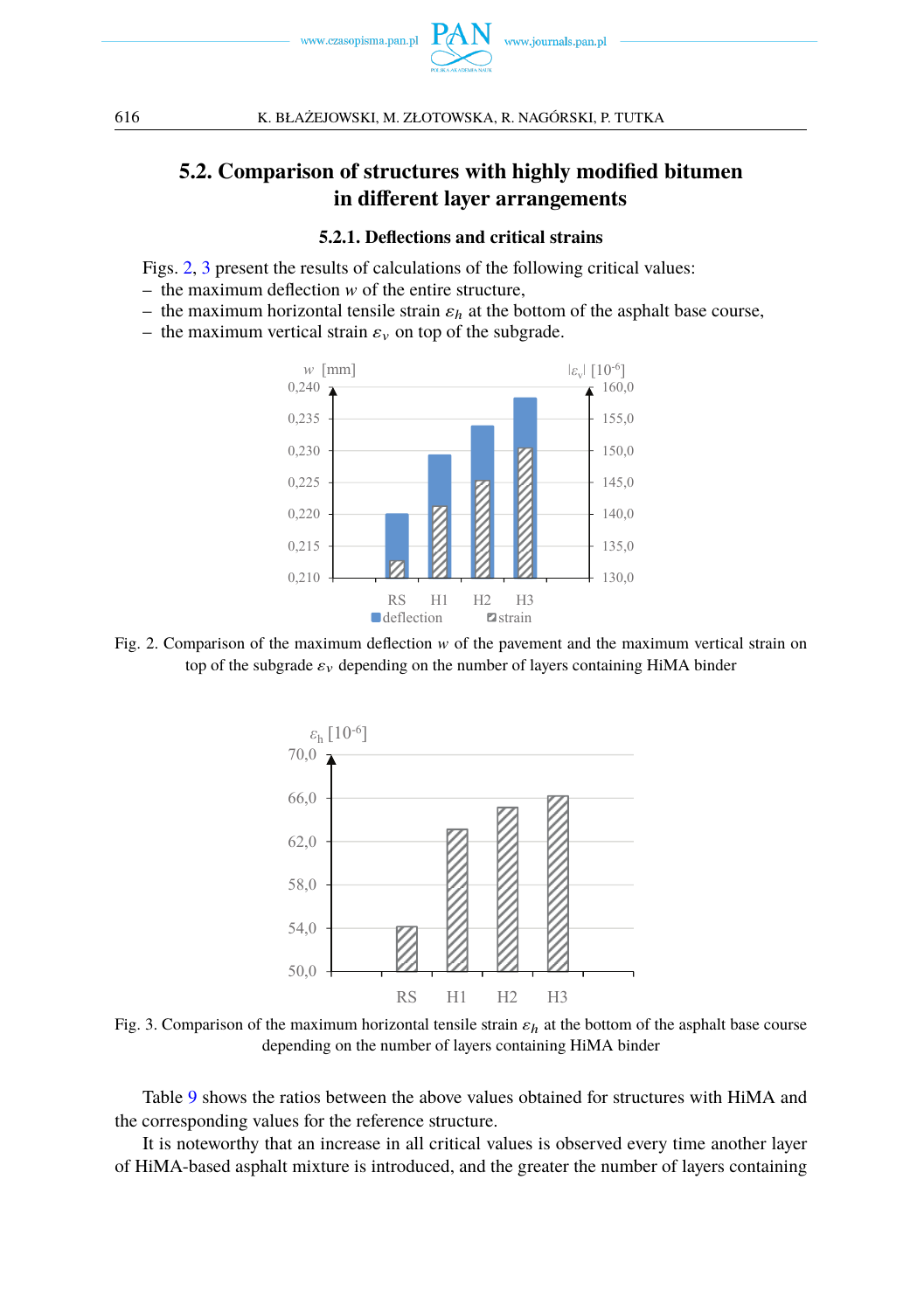

#### THE INFLUENCE OF HIGHLY MODIFIED ASPHALT BINDER ON PAVEMENT FATIGUE LIFE . . . 617

| Pavement structure<br>variant | Deflection $w$ | Strain $\varepsilon_h$ | Strain $\varepsilon_v$ |
|-------------------------------|----------------|------------------------|------------------------|
| H1/RS                         | 1.042          | 1.166                  | 1.065                  |
| H2/RS                         | 1.063          | 1.203                  | 1.095                  |
| H3/RS                         | 1.083          | 1.223                  | 1.134                  |

<span id="page-12-0"></span>Table 9. The ratios of maximum deflections and critical strains of the analysed pavement structures with HiMA binders to corresponding values of the reference structure with neat bitumen

HiMA, the greater the increase in deflections and critical strains. In the extreme case, for the structure with three layers of HiMA-based mixtures, the critical strain  $\varepsilon_h$  increased by 22%, with an increase in  $\varepsilon_v$  by 13% and deflection w by 8%.

### **5.2.2. Calculated fatigue life values**

Table [10](#page-12-1) presents a comparison of critical strains and respective values of fatigue life determined according to the methods described in Section [4,](#page-8-0) using AASHTO 2004 at the cracking index  $FC = 5\%$  as the reference method. Permanent deformation is also included. As shown by the results, fatigue life due to permanent deformation (subgrade strain model) becomes the limiting criterion in the case of structures with mixtures including HiMA binders.

| Critical strains and predicted life<br>[millions of 100 kN axles] | Reference<br>structure | H1<br>structure | H <sub>2</sub><br>structure | H3<br>structure |
|-------------------------------------------------------------------|------------------------|-----------------|-----------------------------|-----------------|
| $\varepsilon_h$ [10 <sup>-6</sup> ]                               | 54.1                   | 63.1            | 65.1                        | 66.2            |
| $N_{f(\text{struct})}$                                            | 35                     | 21              | 19                          | 17              |
| $N_{f(lab)}$                                                      | 70                     | 1474            | 1208                        | 1 0 9 2         |
| $N_{f(SiM)}$                                                      | 35                     | 765             | 659                         | 611             |
| $\varepsilon_v$ [10 <sup>-6</sup> ]                               | $-132.7$               | $-141.3$        | $-145.3$                    | $-150.4$        |
| $N_d$                                                             | 326                    | 246             | 217                         | 186             |

<span id="page-12-1"></span>Table 10. Critical strains and fatigue life values determined using the methods described in Section [4](#page-8-0)

## **5.3. Comparison of structures with ac 16 mixture in the asphalt base course**

The second part of the analysis focused on the influence of the change in the asphalt base mixture grading from AC 22 *base* to AC 16 *bin* (structures RSa, H1a, H2a, H3a).

Across all variants, the change of the type of the base course mixture from AC 22 *base* to AC 16 *bin* (structures RSa, H1a, H2a and H3a) resulted in a decrease in deflections and critical strains in relation to the values presented in Table [10.](#page-12-1) The greatest change was observed for the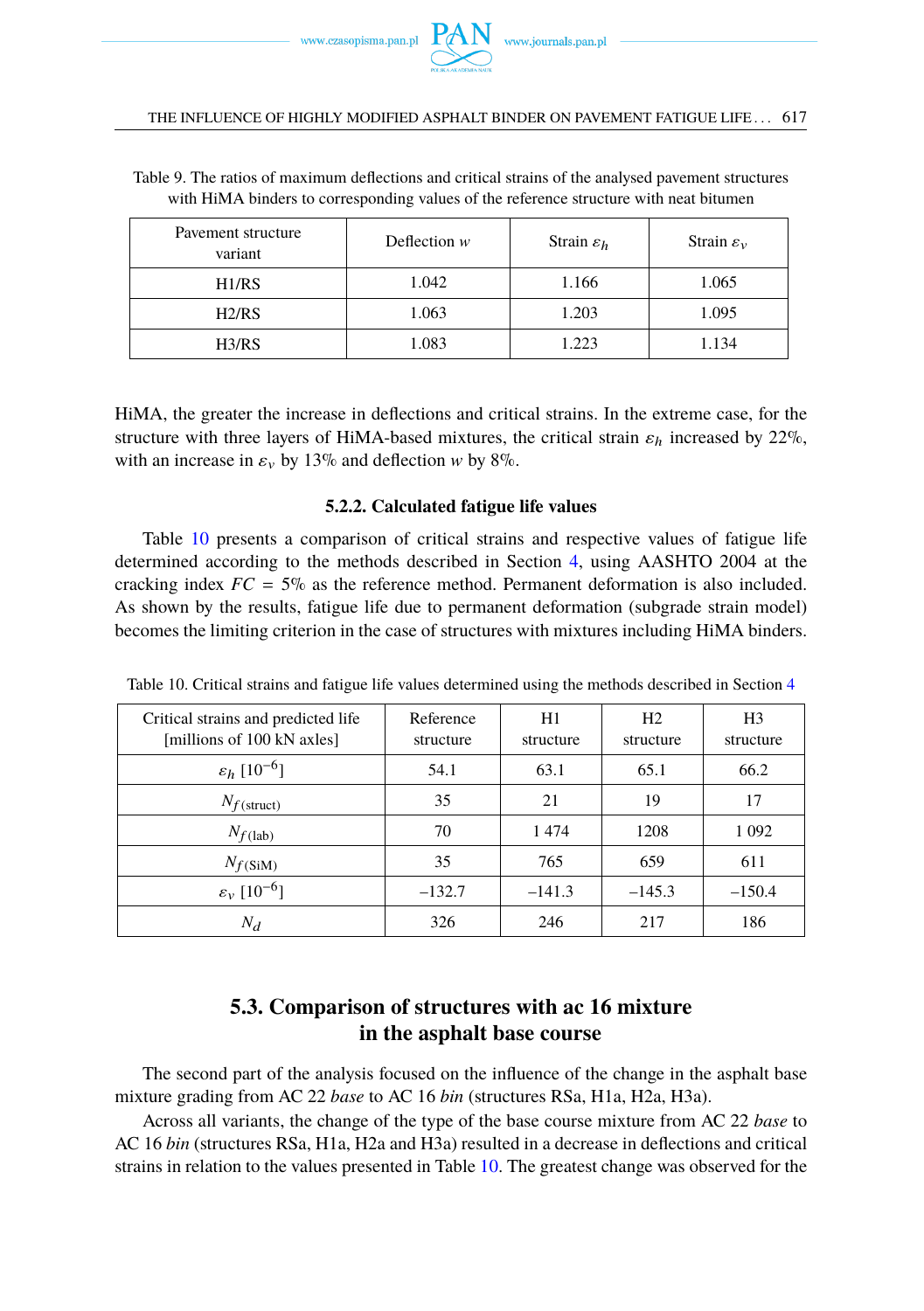

Table 11. The ratios of maximum deflections and critical strains of the analysed pavement structures with HiMA binders to corresponding values of the reference structure with unmodified bitumen – all structures with AC 16 mixture in the asphalt base course

| Pavement structure<br>variant | Deflection $w$ | Strain $\varepsilon_h$ | Strain $\varepsilon_v$ |
|-------------------------------|----------------|------------------------|------------------------|
| H <sub>1</sub> a/RSa          | 1.039          | 1.165                  | 1.061                  |
| H2a/RSa                       | 1.061          | 1.201                  | 1.095                  |
| H3a/RSa                       | 1.081          | 1.220                  | 1.134                  |

tensile strain at the bottom of the asphalt layers (a decrease by approx. 9% for each structural variant). Interestingly, the relative decrease is similar for all variants, regardless of the number of HiMA layers.

Table 12. Critical strains and fatigue life values determined using the methods described in Section [4](#page-8-0)

| Critical strains and predicted life<br>[millions of 100 kN axles] | Reference structure<br>RSa | H1a<br>structure | H <sub>2</sub> a<br>structure | H3a<br>structure |
|-------------------------------------------------------------------|----------------------------|------------------|-------------------------------|------------------|
| $\varepsilon_h$ [10 <sup>-6</sup> ]                               | 49.2                       | 57.3             | 60.0<br>59.0                  |                  |
| $N_{f(SiM)}$                                                      | 39                         | 9661             | 8 0 6 1                       | 7 3 6 1          |
| $\varepsilon_v$ [10 <sup>-6</sup> ]                               | $-128.3$                   | $-136.1$         | $-140.4$                      | $-145.5$         |
| $N_d$                                                             | 379                        | 290              | 253                           | 216              |

Table [13](#page-13-0) shows a comparison of the relative effect of the change of the asphalt base mixture from AC 22 to AC 16 for every variant (the reference structure RS and the structures with various numbers of layers with HiMA-based mixtures).

<span id="page-13-0"></span>Table 13. Relative change in deflection, critical strain and pavement life (both due to fatigue and permanent deformation) for RSa, H1a, H2a and H3a structures vs RS, H1, H2 and H3, respectively

| Deflection, critical<br>strains, pavement life | $RSa - RS$<br>[%]<br>RS | $H1a - H1$<br>$[\%]$<br>H1 | $H2a - H2$<br>$[\%]$<br>H2 | $H3a - H3$<br>$\left[\% \right]$<br>H3 |
|------------------------------------------------|-------------------------|----------------------------|----------------------------|----------------------------------------|
| w                                              | $-2.0$                  | $-2.3$                     | $-2.2$                     | $-2.2$                                 |
| $\varepsilon_h$                                | $-9.2$                  | $-9.3$                     | $-9.4$                     | $-9.4$                                 |
| $\varepsilon_v$                                | $-3.3$                  | $-3.6$                     | $-3.4$                     | $-3.3$                                 |
| $N_{f(SiM)}$                                   | $11^{*}$                | 1163                       | 1123                       | 1105                                   |
| $N_d$                                          | 16                      | 18                         | 17                         | 16                                     |

The considerable increase in  $N_{f(SiM)}$  is caused by its high sensitivity to changes in  $\varepsilon_h$  ( $\varepsilon_h$ ) is raised to the power of  $\alpha = 5.8960$ , as shown in Table [8\)](#page-10-1).

In practical terms, the given values of  $N_f$ (SiM) should not be interpreted as a determined number of axle loads leading to fatigue failure, but rather as a number which guarantees that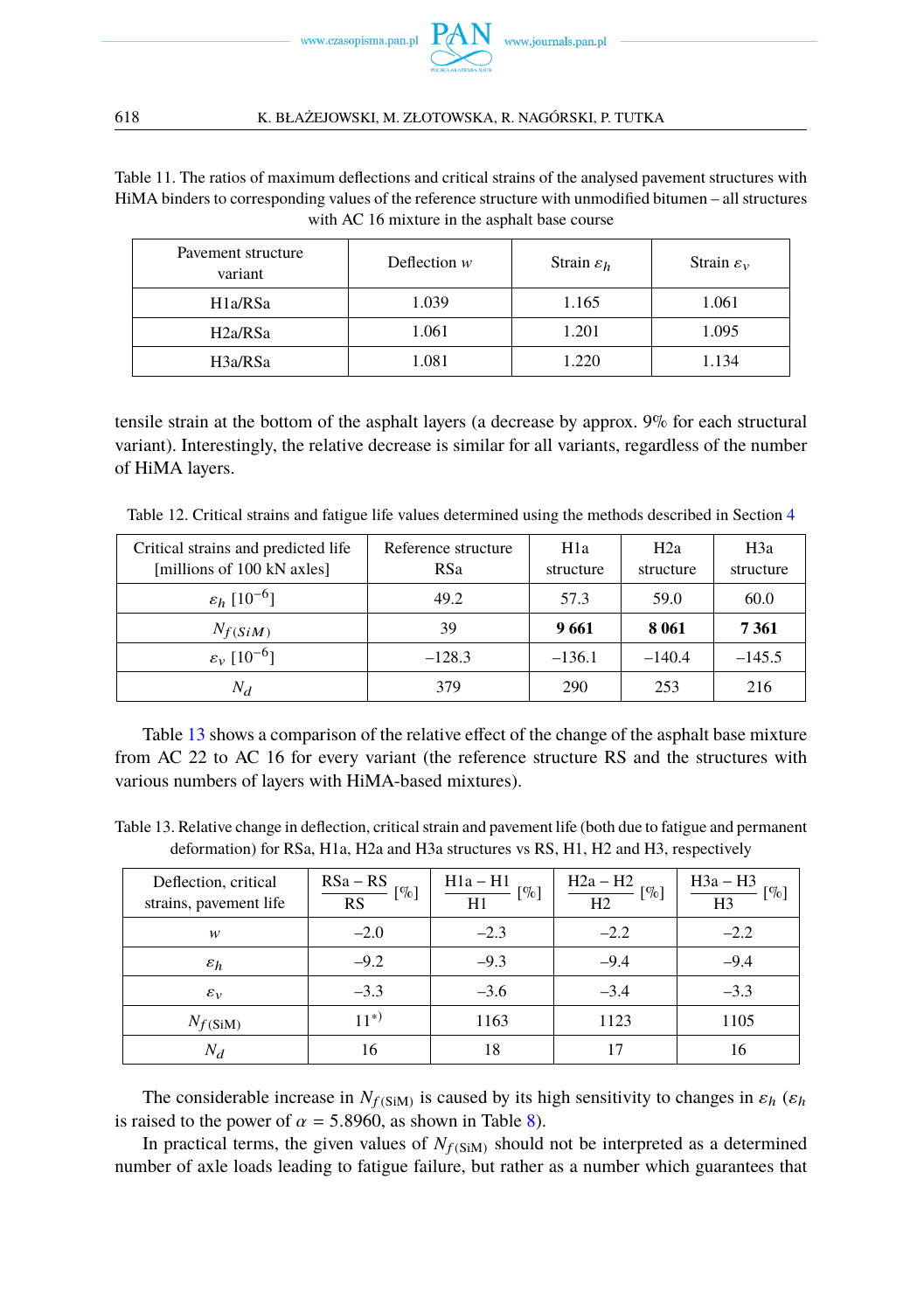

the area of bottom-up cracks will not exceed 5% of the total area of the roadway in the assumed service life. Moreover, the  $N_{f(SiM)}$  values are very sensitive to potential errors in calculations or measurements of  $\varepsilon_h$  critical strain. It is noteworthy that the observed increase in fatigue life values is similar for all the cases of replacement of AC 22 in the asphalt base course with AC 16, regardless of the structural variant.

### **5.4. Discussion**

As expected, the lowest deflections and critical strains were observed for the RS and RSa structures with courses of only road asphalt mixtures (without polymer modification), which were characterised by the greatest stiffness. The layers with highly modified binders are characterised by lower values of stiffness modulus (by approx. 30%) than layers with unmodified road asphalt, which results in greater values of deflection and critical strains. Deflections of variants with HiMA are greater than deflections of the RS reference structure by 4.2% (one layer with HiMA) to 8.3% (all asphalt layers containing HiMA).

The changes in horizontal tensile strain  $\varepsilon$ h in relation to the RS reference structure are more pronounced and equal 16.6% for H1, 20.3% for H2 and 22.3% for H3 (full HiMA). A significant rise of  $\varepsilon_h$  between RS and H1 may be seen in Fig. [3.](#page-11-1) Moreover, the differences between strain values for variants H1-H3 are relatively low and do not exceed 3 microstrains. Therefore, it may be stated that the application of HiMA binder in the pavement will certainly lead to both greater critical tensile strain and a considerable increase in the predicted life based on the fatigue cracking criterion.

It should be noted that the heightened fatigue resistance of the HiMA-based mixtures The critical compressive strain on top of the subgrade also changes as a result of the application of layers with HiMA binder. As a consequence of the reduced stiffness of the system of asphalt layers, an increase in  $\varepsilon_v$  is observed in relation to the reference structure RS, ranging from 6.5% (H1) to 13.4% (H3). In contrast to  $\varepsilon_h$ , the range of  $\varepsilon_v$  values between H1 and H3 is greater (around 9%), and the rise between the results obtained for RS and H1 is not as pronounced, which may be explained by the fact that this strain is calculated at a point located relatively deep below the asphalt layers. It may be assumed that the introduction of each successive layer containing HiMA significantly affects the increase in  $\varepsilon_v$ .

The observed substantial increase in critical tensile strain  $\varepsilon_h$  should be reflected in the fatigue life values, at least in the cases where comparable materials are used in the asphalt base course. The results of such an analysis according to the AASHTO method are presented in Table [10](#page-12-1) as  $N_{f(\text{struct})}$  – they indicate that the calculated fatigue life of the H3 variant (full HiMA) is two times lower than the fatigue life of the RS variant with unmodified bitumen. However, bearing in mind the marked difference in fatigue resistance of the AC 22 mixtures with different binders (Table [7\)](#page-9-0) – decidedly in favour of the highly modified bitumen – it should be noted that the order of results is reversed when fatigue equations based on the laboratory material tests are used: *N<sub>f*(lab)</sub> in Table [7.](#page-9-0) Fatigue life obtained from the AASHTO 2004 method should not be directly compared (in terms of values) with fatigue life obtained from "laboratory fatigue equations" of the base course material, since their defining criteria are incommensurable, as shown, among others, by the fatigue life values determined for the base course mixtures with unmodified binder.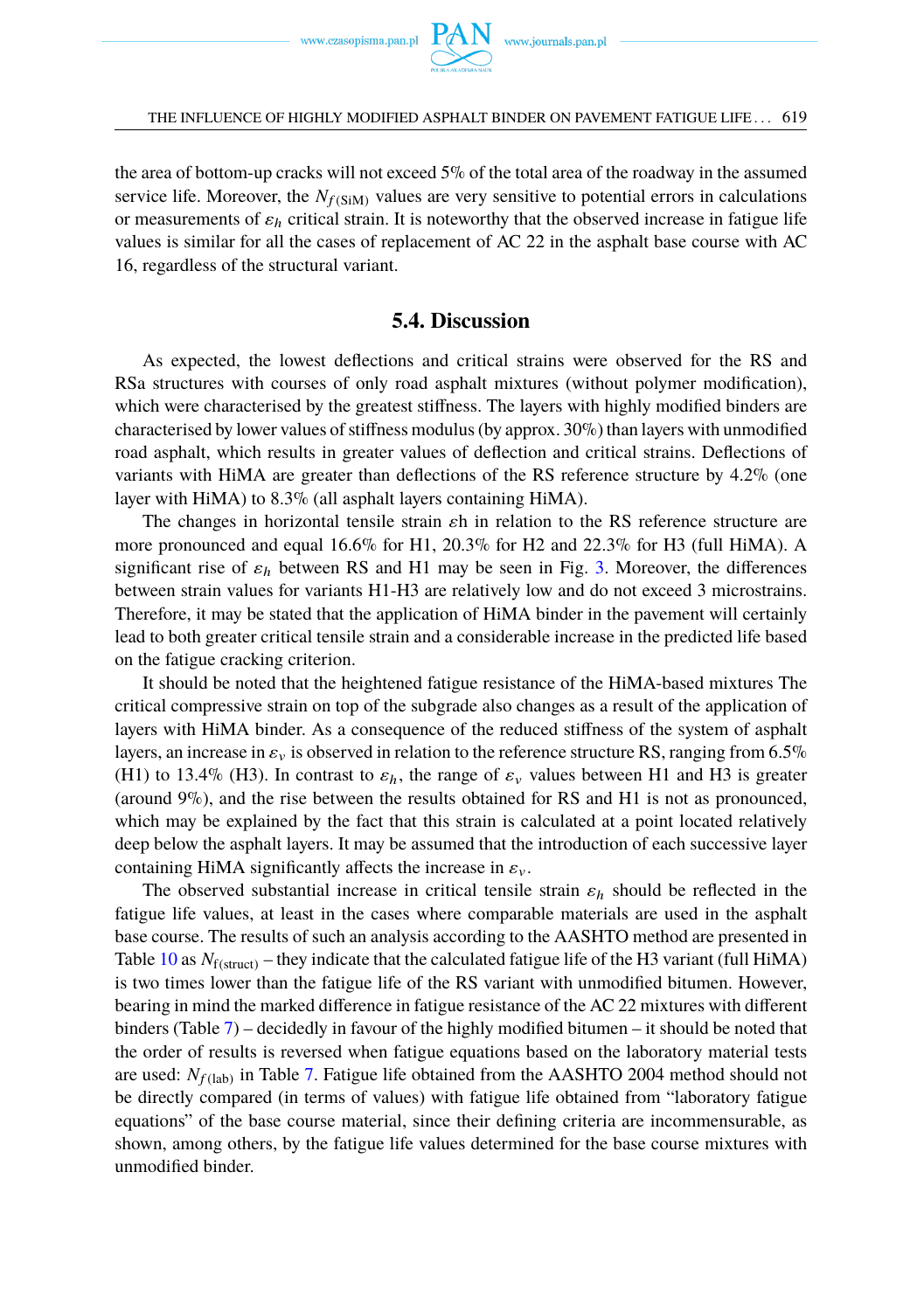

For the pavements with HiMA binders, the SiM method generated fatigue life results  $N_{f(SiM)}$ that were qualitatively consistent with the expected order – variants H1 to H3 are characterised by higher fatigue life than the reference variant RS.

It should be noted that the highest fatigue life according to the SiM method was obtained for the H1 structure with highly modified binder in the asphalt base. The decrease in fatigue life value observed for the variant with three HiMA asphalt layers (H3) by approx. 20% in relation to the H1 variant with HiMA in the asphalt base only may be explained by the increase in critical strains by approx.  $3\%$ . Therefore, it may be stated that pavement life due to fatigue cracking calculated according to the SiM method is highly sensitive to changes in the  $\varepsilon_h$  strain (the  $N_f$  formula includes low value of  $\varepsilon_h$  in the denominator of the fraction raised to the power of  $\alpha$ , with  $\alpha$  being greater than 5), but still significantly less sensitive than the results of the laboratory method.

Placement of HiMA-based asphalt mixtures in the system of asphalt layers leads to an increase in the values of critical strains  $\varepsilon_v$  on top of the subgrade by 6.5–13.6%, which reduces (objectively, regardless of the estimation of fatigue life of the asphalt layers) the predicted life due to permanent deformation by values ranging between 24% (H1) and 43% (H3).

Upon comparison of the predicted values of pavement life due to fatigue cracking  $N_{f(SiM)}$ with the predicted life due to permanent deformation  $N_d$ , it can be seen that when HiMAbased asphalt mixtures (layers of lower stiffness) are used, the effective pavement life may be determined by the subgrade strain model (Table [10\)](#page-12-1). However, even the least stiff HiMA structure, i.e. the system of three HiMA layers with the AC 22 mix type in the base, has an effective life 2.5 times greater than the RS reference structure. It should also be noted that all the structures with highly modified bitumen may be classified as long-life pavements (they meet the condition of minimum 87 million 100 kN standard axle loads in the period of 50 years [\[16,](#page-17-21) [17\]](#page-17-22)).

Therefore, a significant change was noted in the behaviour of pavements with highly modified binders compared to those with neat road asphalt. Despite the reduction in  $N_d$  observed for pavement with HiMA (even with HiMA in all asphalt layers), the  $N_f$ (sim) value exceeds  $N_d$ so clearly that it is the permanent deformation criterion that will prove decisive in determining pavement structure thickness.

While the greatest calculated fatigue life values were obtained for the H1 variant (only one layer with HiMA), this result should be judged with skepticism. Pavement life in a broader sense is related to many factors beside the fatigue cracking criterion or the permanent deformation criterion, including low-temperature cracking, resistance to rutting of the asphalt courses and top-down fatigue cracking. From this perspective, structures H2 and H3 offer much better economic parameters within the pavement life cycle than structure H1.

The introduced change of asphalt base course mix from AC 22 to AC 16 proved advantageous across all the analysed structure variants, both reference RS-RSa and the remaining Hn-Hna. The greatest improvement is visible in reduction in tensile strain at the bottom of the asphalt base  $\varepsilon_h$  (decrease by approx. 9% in relation to corresponding structure with AC 22). This resulted in an increase in pavement life due to fatigue cracking by 11% for the RSa structure and by a factor greater than 10 for the structures H1a, H2a and H3a. One of the reasons for such a considerable change is the high sensitivity of calculated pavement life values to changes in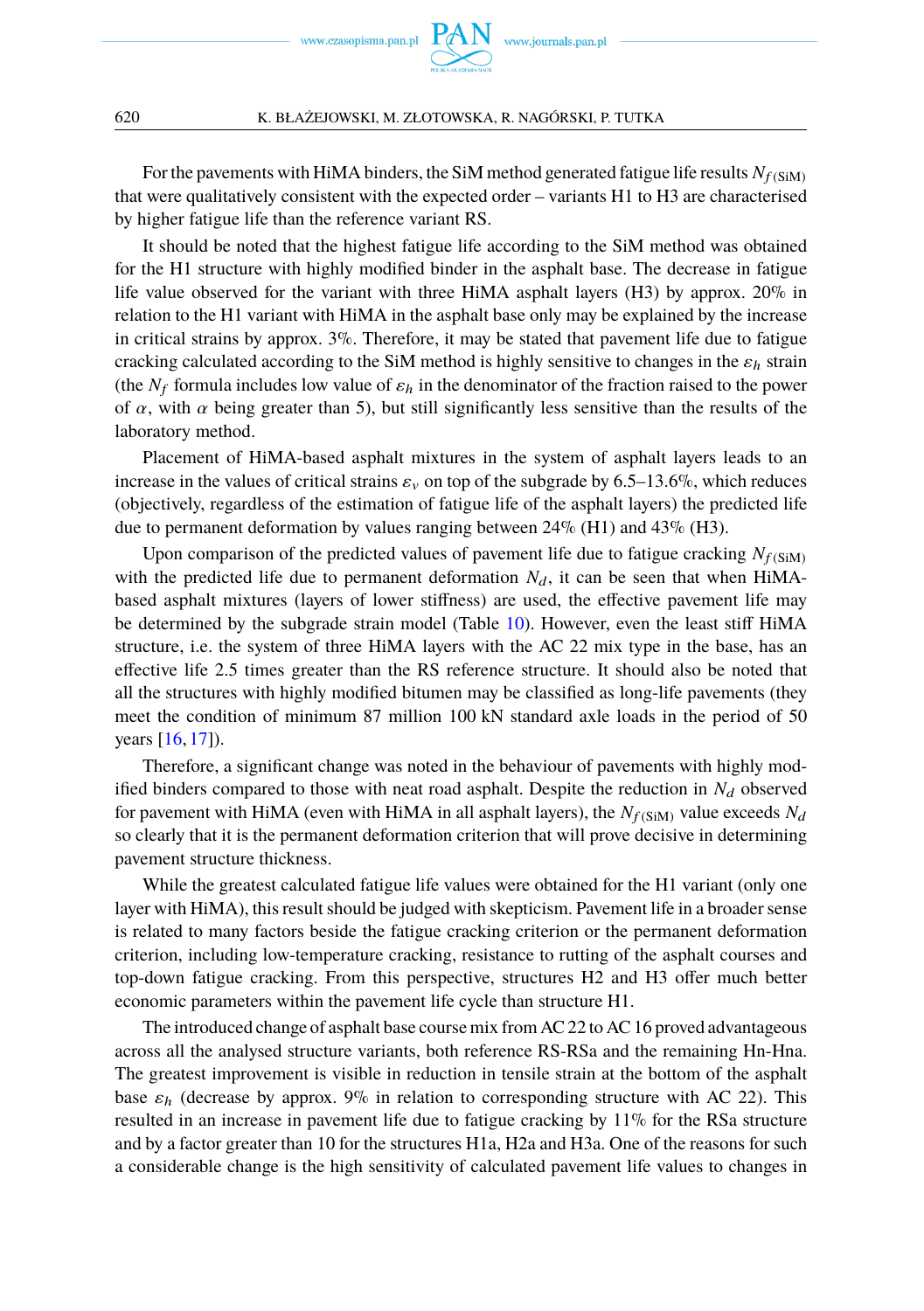

tensile strain  $\varepsilon_h$ . In the case of pavement life determined by permanent deformation criterion the relative increase was similar across all variants at 16% to 18%.

## **6. Summary and conclusions**

- 1. Comparative analysis of pavement life of the RS, H1, H2 and H3 structures in terms of bottom-up fatigue cracking and permanent deformation shows unquestionable influence of stiffness of the asphalt layers on deflection and, consequently, on critical strains. Excluding other functional properties of asphalt mixtures, such as resistance to rutting of asphalt layers, frost/water action and crack propagation, structural life according to the AASHTO 2004 equations remained primarily dependent on stiffness.
- 2. The classic (AASHTO 2004, Asphalt Institute) equations indicate that the reference structure with unmodified binders (RS) is the system with the greatest lifespan. The more layers containing HiMA-based mixtures are introduced, the lesser the pavement life – both in terms of fatigue and permanent deformation. Such results were obtained due to the substantial decrease in stiffness of the HiMA-based courses (by about 30%), which resulted in greater deflections and critical strains, leading to lower  $N_{f(\text{struct})}$  and  $N_d$ . The considerably better fatigue properties that characterise the HiMA asphalt mixes are not incorporated in the AASHTO 2004 equations.
- 3. It may be concluded that the AASHTO formulas used for fatigue life calculations  $(N_f)$  are not adequate for pavements containing highly modified bitumen. In contrast, the calculations of pavement life based on permanent deformation using the subgrade strain model  $(N_d)$ remain valid, since their results depend on the stiffness of the entire layered system above the subgrade.
- 4. The following trend is visible in the results of the analysis: the greater the number of HiMAbased asphalt courses in the structure (with lower stiffness and, possibly, lower thickness), the greater the importance of the permanent deformation (subgrade strain model) criterion and the lower the importance of the fatigue criterion.
- 5. Among the structures in which highly modified HiMA binders were used, the greatest structural advantages were observed for the H1 variant, i.e. when HiMA was used only in the asphalt base course (as a kind of anti-fatigue course). The explanation for this is the greater general stiffness of the asphalt layers in H1 than in variants H2 and H3. Such a trend is obvious when the AASHTO 2004 method is used, but it should be noted that the same trend also exists for the results of direct calculations using the mixture fatigue equations and for the SiM method. However, the outcome mentioned in the first conclusion should be stressed again – life values based on structural criteria do not take into account the greater functional lifespan of the wearing and binder courses constructed using asphalt mixtures with HiMA binder.
- 6. The use of the SiM method enabled incorporation of the advantageous fatigue properties of HiMA-based mixtures in the analysis. The substantial increase in pavement fatigue life after introduction of HiMA in the structures, largely exceeding the level of pavement life due to permanent deformation (even at the assumed low value of the *FC* cracking index) means that permanent deformation became the dominant criterion for the design of lifespan and thickness of the analysed structure (Fig. [1\)](#page-4-0).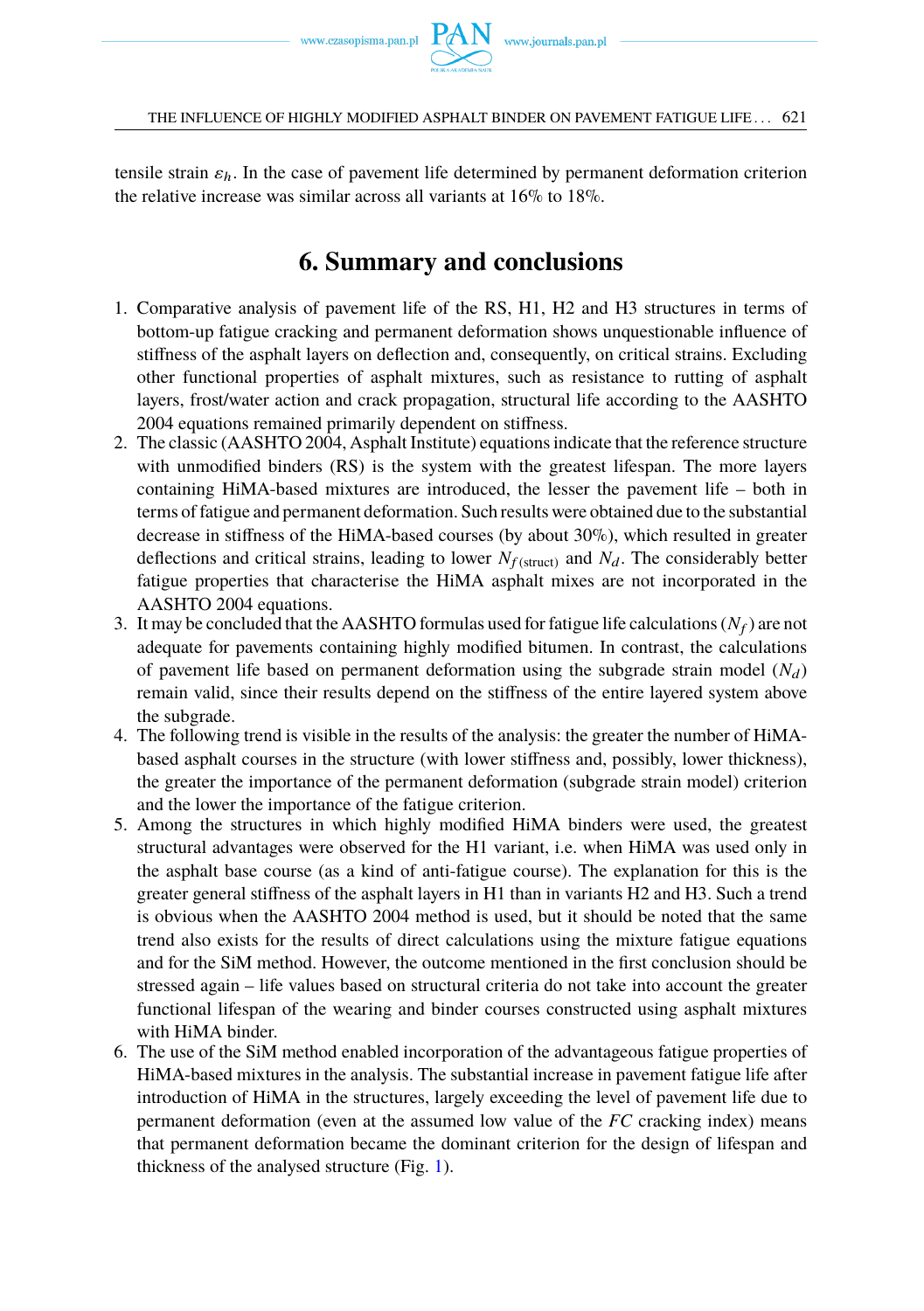

7. Change of asphalt base course mixture from AC 22 to AC 16 proved advantageous across all the analysed structures. Deflections and critical strains decreased, while the pavement life values calculated based on fatigue cracking and permanent deformation criteria increased.

### **References**

- <span id="page-17-8"></span>[1] K. Błażejowski, et al., "Mieszanki i nawierzchnie z ORBITON HiMA". ORLEN Asfalt, Poland, 2020.
- <span id="page-17-4"></span>[2] K. Błażejowski and M. Wójcik-Wiśniewska, "Bitumen Handbook". ORLEN Asfalt, Poland, 2017.
- <span id="page-17-6"></span>[3] K. Błażejowski, et al., "Low-temperature properties of bituminous binders and asphalt mixtures". in Proceedings of the 29th International Baltic Road Conference, Tallin, Estonia, 2017.
- <span id="page-17-5"></span>[4] K. Błażejowski, M. Wójcik-Wiśniewska, and W., Baranowska, "Highly modified binders ORBITON HiMA". Handbook, ORLEN Asfalt, Poland, 2018.
- <span id="page-17-0"></span>[5] K. Błażejowski, et al., "Fatigue performance of bituminous binders tested by linear amplitude sweep test". in Proceedings of the 5th International Symposium on Asphalt Pavements & Environment (ISAP APE 2019), vol. 48, pp. 385–394, Springer, Cham, 2020, DOI: [10.1007/978-3-030-29779-4\\_38.](https://doi.org/10.1007/978-3-030-29779-4_38)
- <span id="page-17-1"></span>[6] K. Błażejowski, et al., "The Performance of a highly modified binders for heavy duty asphalt pavements". Transportation Research Procedia, vol. 14, pp. 679 – 684, Warsaw, 2016, DOI: [10.1016/j.trpro.2016.05.331.](https://doi.org/10.1016/j.trpro.2016.05.331)
- <span id="page-17-15"></span>[7] Jh. Habbouche, "Structural coefficients of high polymer modified asphalt mixes based on mechanistic-empirical analyses and full-scale pavement testing". PhD dissertation, University of Nevada, 2019.
- <span id="page-17-17"></span>[8] P.C. Hopman, "The Visco-Elastic Multilayer Program VEROAD". Heron, vol. 41, no. 1, 1996.
- <span id="page-17-20"></span>[9] J. Judycki, et al., "Analizy i projektowanie konstrukcji nawierzchni podatnych i półsztywnych". Wydawnictwa Komunikacji i Łączności, Warsaw, Poland, 2014.
- <span id="page-17-2"></span>[10] R.Q. Kluttz, et al., "Highly modified bitumen for prevention of winter damage in OGFCs". in Airfield and Highway Pavement 2013: Sustainable and Efficient Pavements; American Society of Civil Engineers, Reston, VA, USA, 2013, DOI: [10.1061/9780784413005.090.](https://doi.org/10.1061/9780784413005.090)
- <span id="page-17-9"></span>[11] R.Q. Kluttz, et al., "Fatigue performance of highly modified asphalt mixtures in laboratory and field environment". in Proceedings of the 7th RILEM International Conference on Cracking in Pavements; Springer: Dordrecht, The Netherlands, 2012.
- <span id="page-17-3"></span>[12] R.Q. Kluttz, et al., "Modified base courses for reduced pavement thickness and improved longevity," in Proceedings of the International Conference on Perpetual Pavement, Columbus, OH., 2009.
- <span id="page-17-16"></span>[13] A.A.A. Molenaar, et al., "Advanced mechanical testing of polymer modified base course mixes". in Proceedings of the 4th Eurasphalt & Eurobitume Congress, Copenhagen, Denmark, 2008.
- <span id="page-17-7"></span>[14] M. Nagórska, R. Nagórski, and K. Błażejowski, "Selected aspects of design lifespan of flexible pavement with anti-fatigue course". Archives of Civil Engineering, vol. 61, no. 1, pp. 103–118, 2015, DOI: [10.1515/ace-2015-](https://doi.org/10.1515/ace-2015-0007) [0007.](https://doi.org/10.1515/ace-2015-0007)
- <span id="page-17-19"></span>[15] R. Nagórski, et al., "Mechanika nawierzchni drogowych w zarysie". Wydawnictwo naukowe PWN, Warsaw, Poland pp. 660, 2014.
- <span id="page-17-21"></span>[16] M.E. Nunn, et al., "Design of long-life roads for heavy traffic," Transport Research Laboratory Report 250, 1997.
- <span id="page-17-22"></span>[17] M.E. Nunn, "Long-life flexible roads". in Proceedings of the Eighth International Conference on Asphalt Pavements, Federal Highway Administration, Seattle, WA, USA, 1997.
- <span id="page-17-14"></span>[18] E. Pasquini, et al., "Laboratory characterization and field validation of geogrid-reinforced asphalt pavements". Road Materials and Pavement Design, vol. 14, no. 1, pp. 17–35, 2013, DOI: [10.1080/14680629.2012.735797.](https://doi.org/10.1080/14680629.2012.735797)
- <span id="page-17-18"></span>[19] A.C. Pronk, "Revival of the huet-sayegh response model". DWW-2003-29; RHED: Delft, The Netherland, 2003.
- <span id="page-17-11"></span>[20] R. Roque, et al., "Development and field evaluation of energy-based criteria for top-down cracking performance of hot mix asphalt". Journal of the Association of Asphalt Paving Technologists, vol. 73, pp. 229–260, 2004.
- <span id="page-17-10"></span>[21] L. Sun, "Structural behavior of asphalt pavements". Butterworth-Heinemann: Oxford, UK, 2016.
- <span id="page-17-12"></span>[22] T. Svasdisant, et al., "Mechanistic analysis of top-down cracks in asphalt pavements". Transportation Research Record, Journal of Transportation Research Board, vol. 1809, pp. 126–136, 2002, DOI: [10.3141/1809-15.](https://doi.org/10.3141/1809-15)
- <span id="page-17-13"></span>[23] Y. Tian, et al., "Calibrating the mechanistic-empirical pavement design guide rutting models using accelerated pavement testing". Transportation Research Record, Journal of the Transportation Research Board, vol. 2672, no. 40, pp. 304–314, 2018, DOI: [10.1177/0361198118788426.](https://doi.org/10.1177/0361198118788426)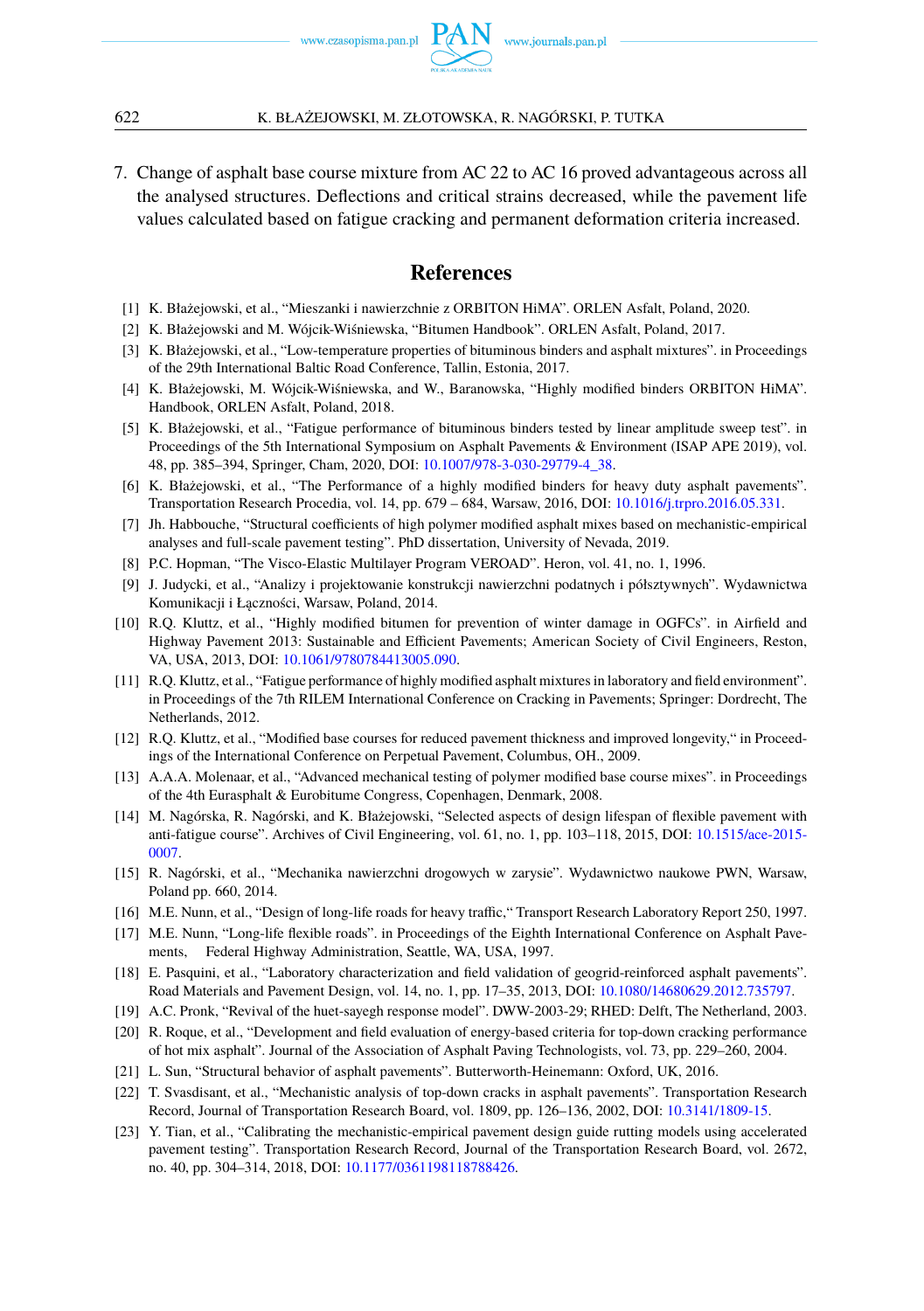THE INFLUENCE OF HIGHLY MODIFIED ASPHALT BINDER ON PAVEMENT FATIGUE LIFE . . . 623

- <span id="page-18-1"></span>[24] D. Timm, M. Robbins, and R. Kluttz. "Full-scale structural characterization of a highly polymer-modified asphalt pavement". in Proceedings of the 90th Annual Transportation Research Board, Washington DC, 2011.
- [25] H. Von Quintus, "Quantification of the effects of polymer-modified asphalt". Engineering Report ER 15, Asphalt Institute, pp. 1–8, 2005.
- <span id="page-18-5"></span>[26] M. Wesołowska, D. Ryś, "Analysis of the fatigue life of neat and modified bitumens using linear amplitude sweep test". Roads and Bridges – Drogi i Mosty, vol. 17, pp. 317–336, 2018, DOI: [10.7409/rabdim.018.020.](https://doi.org/10.7409/rabdim.018.020)
- [27] J. Willis, et al., "Laboratory evaluation of a high polymer plant-produced mixture". Road Materials and Pavement Design, vol. 13, no. 1, pp. 260–280, 2012, DOI: [10.1080/14680629.2012.657077.](https://doi.org/10.1080/14680629.2012.657077)
- <span id="page-18-6"></span>[28] M. Złotowska, R. Nagórski, and K. Błażejowski, "Concept of similarity method for prediction of fatigue life of pavement structures with hima binder in asphalt layers". Materials, vol. 14, no. 3, p. 480, 2021, DOI: [10.3390/ma14030480.](https://doi.org/10.3390/ma14030480)
- <span id="page-18-14"></span>[29] Rozporządzenie Ministra Transportu i Gospodarki Morskiej z dnia 2 marca 1999 r. w sprawie warunków technicznych, jakim powinny odpowiadać drogi publiczne i ich usytuowanie. Załącznik 5. Projektowanie konstrukcji nawierzchni dróg. Dziennik Ustaw Rzeczpospolitej Polskiej, nr 43, poz. 430 (Ordinance of the Minister of Transport and Maritime Economy of 2 March 1999 on the technical conditions to be met by public roads and their location. Annex 5: Design of road pavement structures. Journal of Laws of the Republic of Poland, no. 43, item 430).
- <span id="page-18-12"></span>[30] EN 12591:2009. Bitumen and bituminous binders – Specifications for paving grade bitumens.
- <span id="page-18-2"></span>[31] EN 12697-24:2018. Bituminous mixtures – Test methods – Part 24: Resistance to fatigue.
- <span id="page-18-13"></span>[32] EN 12697-26:2018. Bituminous mixtures – Test methods – Part 26: Stiffness.
- <span id="page-18-4"></span>[33] EN 12697-44:2018. Bituminous mixtures – Test methods – Part 44: Crack propagation by semi-circular bending test
- <span id="page-18-3"></span>[34] EN 12697-46:2020. Bituminous mixtures – Test methods – Part 46: Low temperature cracking and properties by uniaxial tension tests.
- <span id="page-18-8"></span>[35] EN 13108-1:2016. Bituminous mixtures – Requirements – Part 1: Asphalt Concrete.
- <span id="page-18-9"></span>[36] EN 13108-5:2016. Bituminous mixtures – Requirements – Part 5: SMA.
- [37] EN 13398:2017-12. Bitumen and bituminous binders Determination of the elastic recovery of modified bitumen.
- <span id="page-18-10"></span>[38] EN 14023:2009. Bitumen and bituminous binders. Specification framework for polymer modified bitumens.
- <span id="page-18-11"></span>[39] PN-EN 14023:2011/Ap.1:2014 Asfalty i lepiszcza asfaltowe. Zasady klasyfikacji asfaltów modyfikowanych polimerami.
- <span id="page-18-15"></span>[40] Katalog typowych konstrukcji nawierzchni podatnych i półsztywnych, Generalna Dyrekcja Dróg Krajowych i Autostrad – Politechnika Gdańska, Warszawa–Gdańsk, 2013. (Catalog of typical constructions of flexible and semi-rigid pavements, General Directoriate for national roads and motorways – Gdansk University of Technology, Warsaw–Gdansk, 2013).
- <span id="page-18-7"></span>[41] Nawierzchnie asfaltowe na drogach krajowych – WT-2. Wymagania techniczne – 2, część 1, Mieszanki mineralnoasfaltowe na drogach krajowych, GDDKiA 2014 (Asphalt pavements on national roads – Technical Guidelines WT-2, part 1 – Asphalt mixtures on national roads. General Directorate for National Roads and Highways 2014).

## <span id="page-18-0"></span>Wpływ asfaltu wysokomodyfikowanego na prognozę trwałości **zm ˛eczeniowej nawierzchni drogowej – wybrane zagadnienia**

**Słowa kluczowe:** nawierzchnia drogowa, wysokomodyfikowane lepiszcze asfaltowe, prognoza trwałości zmęczeniowej

### **Streszczenie:**

Wprowadzenie do stosowania nowych materiałów do budowy nawierzchni drogowych pociąga za sobą konieczność weryfikacji, czy istniejące metody projektowania konstrukcji nawierzchni w prawidłowy sposób adaptują ich właściwości i czy w konsekwencji uzyskany wynik można uznać za prawidłowy.